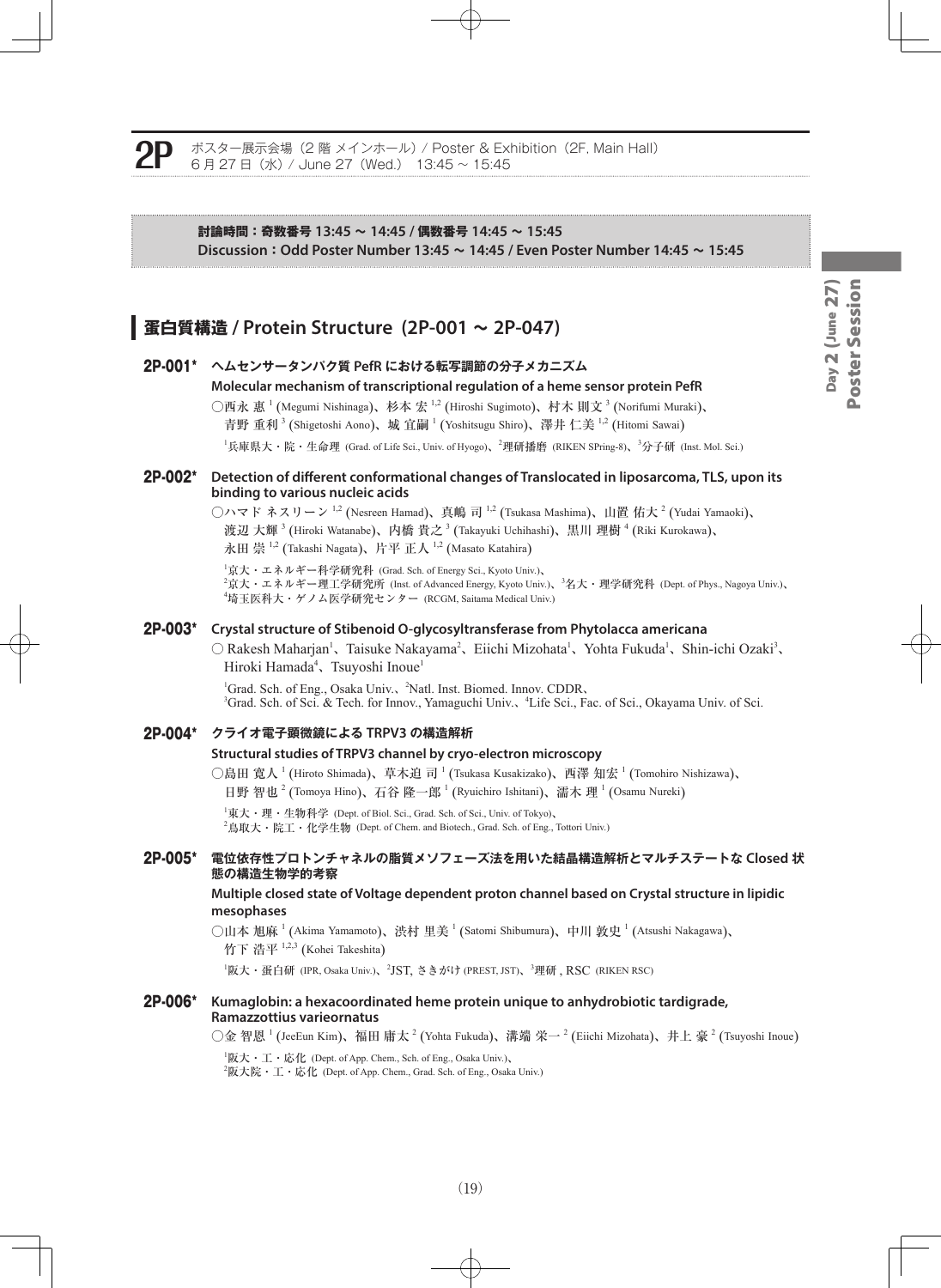#### 2P-007\* **膜貫通型アルカン水酸化酵素 AlkB の結晶化および変異体解析**

#### **Crystallization and mutational analysis of integral membrane alkane hydroxylase AlkB**

○岡本 貴樹 <sup>1</sup> (Takaki Okamoto)、宮内 祐輝 <sup>2</sup> (Yuuki Miyauchi)、永野 真吾 <sup>2</sup> (Shingo Nagano)、

日野 智也<sup>2</sup> (Tomoya Hino)

1 鳥取大・院持続社会創生・化学バイオ (Dept. Chem. Biotech., Grad. Sch. of Sus. Sci., Tottori Univ.)、  $^2$ 鳥取大・院工・化学生物 (Dept. Chem. Biotech., Grad. Sch. Eng., Tottori Univ.)

#### 2P-008\* **切頂二十面体型人工タンパク質ナノ超分子 TIP60 の X 線小角散乱解析**

#### **Small-angle X-ray scattering analysis of the nano-building protein supramolecule TIP60**

○笹原 健嗣 <sup>1</sup> (Kenji Sasahara)、川上 了史 <sup>2</sup> (Norifumi Kawakami)、宮本 憲二 <sup>2</sup> (Kenji Miyamoto)、 新井 亮一  $^{1,3}$  (Ryoichi Arai)

 $^1$ 信州大・繊維・応用生物 (Dept. of Appl. Biol., Fac. of Tex. Sci. Tech., Shinshu Univ.)、

2 慶應大・理工・生命情報 (Dept. of Biosci. Info., Fac. of Sci. Tech., Keio Univ.)、<sup>3</sup> 信州大・菌類微生物セ (CFMD, Shinshu Univ.)

#### 2P-009\* **腸管毒素原性大腸菌の分泌タンパク質を介した IV 型線毛による腸管付着機構**

#### **Mechanism of intestinal colonization by type IV pilus via secreted protein of Enterotoxigenic Escherichia coli**

○沖 大也  $^1$  (Hiroya Oki)、河原 一樹  $^1$  (Kazuki Kawahara)、丸野 孝浩  $^2$  (Takahiro Maruno)、

今井 友也 <sup>3</sup> (Tomoya Imai)、室賀 優希 <sup>1</sup> (Yuki Muroga)、深草 俊輔 <sup>4</sup> (Shunsuke Fukakusa)、

岩下 丘樹  $^1$  (Takaki Iwashita)、小林 祐次  $^2$  (Yuji Kobayashi)、松田 重輝  $^4$  (Shigeaki Matsuda)、

児玉 年央  $^4$  (Toshio Kodama)、飯田 哲也  $^4$  (Tetsuya Iida)、吉田 卓也  $^1$  (Takuya Yoshida)、

大久保 忠恭 <sup>1</sup> (Tadayasu Ohkubo)、中村 昇太 <sup>4</sup> (Shota Nakamura)

 ${}^{1}\!\overline{\bm{W}}$ 大院・薬 (Grad. Sch. of Pharm., Osaka Univ)、 ${}^{2}\!\overline{\bm{W}}$ 大院・工 (Grad. Sch. of Eng., Osaka Univ)、

 $^3$ 京大・生存研 (RISH, Kyoto Univ)、 $^4$ 阪大・微研 (RIMD, Osaka Univ)

#### 2P-010\* **破傷風毒素膜貫通ドメインの構造解析**

#### **A structural study of tetanus neurotoxin transmembrane domain**

○井元 喜弘 <sup>1</sup> (Yoshihiro Imoto)、福田 庸太 <sup>1</sup> (Yohta Fukuda)、溝端 栄一 <sup>1</sup> (Eiichi Mizohata)、 南谷 武春  $^{2}$  (Takeharu Minamitani)、安居 輝人  $^{2}$  (Teruhito Yasui)、井上 豪  $^{1}$  (Tsuyoshi Inoue)

<sup>1</sup>阪大院・工 (Dept. of App.chem., Grad. Sch. of Eng., Osaka Univ.)、<sup>2</sup>医薬健栄研・CDDR (Natl. Inst. Biomed. Innov. CDDR)

#### 2P-011\* **昆虫グルタチオン S- 転移酵素 Noppera-bo の構造生物学的・生化学的解析**

#### **Structure biological and biochemical analysis of insect glutathione S-transferase Noppera-bo**

○稲葉 和恵 <sup>1</sup> (Kazue Inaba)、小祝 孝太郎 <sup>2</sup> (Kotaro Koiwai)、諸橋 香奈 <sup>1</sup> (Kana Morohashi)、

塩谷 天  $^1$  (Sora Enya)、荒井 怜奈  $^1$  (Reina Arai)、小島 宏建  $^3$  (Hirotatsu Kojima)、岡部 隆義  $^3$  (Takayoshi Okabe)、

長野 哲雄 <sup>3</sup> (Tetsuo Nagano)、井上 英史 <sup>4</sup> (Hideshi Inoue)、藤川 雄太 <sup>4</sup> (Yuuta Fujikawa)、

湯本 史明 <sup>2</sup> (Fumiaki Yumoto)、千田 俊哉 <sup>2</sup> (Toshiya Senda)、丹羽 隆介 <sup>1</sup> (Ryusuke Niwa)

1 筑波大生命環境 (Grad. Sch. of Life and Environmental Sciences, Univ. of Tsukuba)、

<sup>2</sup>高エネ研物構研構造生物 (Structural Biology Research Center, IMSS, KEK)、<sup>3</sup>東大・創薬機構 (OCDD, Univ. of Tokyo)、

4 東京薬大・生命科学 (Tokyo Univ. of Pharmacy and Life Sciences)

#### 2P-012\* **黄色ブドウ球菌由来のリパーゼの X 線結晶構造解析**

#### **X-ray crystallographic analysis of Staphylococcus aureus lipase**

○田中 睦美 <sup>1</sup> (Mutsumi Tanaka)、神谷 重樹 <sup>2</sup> (Shigeki Kamitani)、北所 健悟 <sup>1</sup> (Kengo Kitadokoro)

1 京都工繊大院・工・機能物質 (Graduate School of Functional Chemistry, Kyoto Institute of Technology)、

 $^2$ 大阪府大・総合リハビリ(Graduate School of Comprehensive Rehabilitation, Osaka Pref. Univ.)

#### 2P-013\* **脂質抗原提示分子 CD1d による抗原認識における種差**

#### **Species difference in antigen recognition of lipid antigen presenting molecule CD1d**

○日下 裕規 <sup>1</sup> (Hiroki Kusaka)、喜多 俊介 <sup>1</sup> (Shunsuke Kita)、Imran Hossain<sup>2</sup>、花島 慎弥 <sup>2</sup> (Shinya Hanashima)、

井貫 晋輔  $^3$  (Shinsuke Inuki)、新山 真由美  $^2$  (Mayumi Niiyama)、杉山 成  $^4$  (Shigeru Sugiyama)、

相羽 俊彦  $^2$  (Toshihiko Aiba)、尾瀬 農之  $^5$  (Toyoyuki Ose)、黒木 喜美子  $^1$  (Kimiko Kuroki)、

深瀬 浩一  $^2$  (Koichi Fukase)、藤本 ゆかり  $^6$  (Yukari Fujimoto)、村田 道雄  $^2$  (Michio Murata)、

前仲 勝実 <sup>1</sup> (Katsumi Maenaka)

 $^1$ 北大・薬 (Fac. of Pharm. Sci., Hokkaido Univ.)、 $^2$ 阪大・理 (Grad. Sch. of Sci., Osaka Univ.)、

 $^3$ 京大・理 (Grad. Sch. of Sci., Kyoto Univ.)、 $^4$ 高知大・自然科学 (Nat. Sci. Clus., Kochi Univ.)、

 $^5$ 北大・先端生命 (Fac. of Adv. Life Sci., Hokkaido Univ.)、 $^6$ 慶大・理工 (Dept. of Chem., Keio Univ.)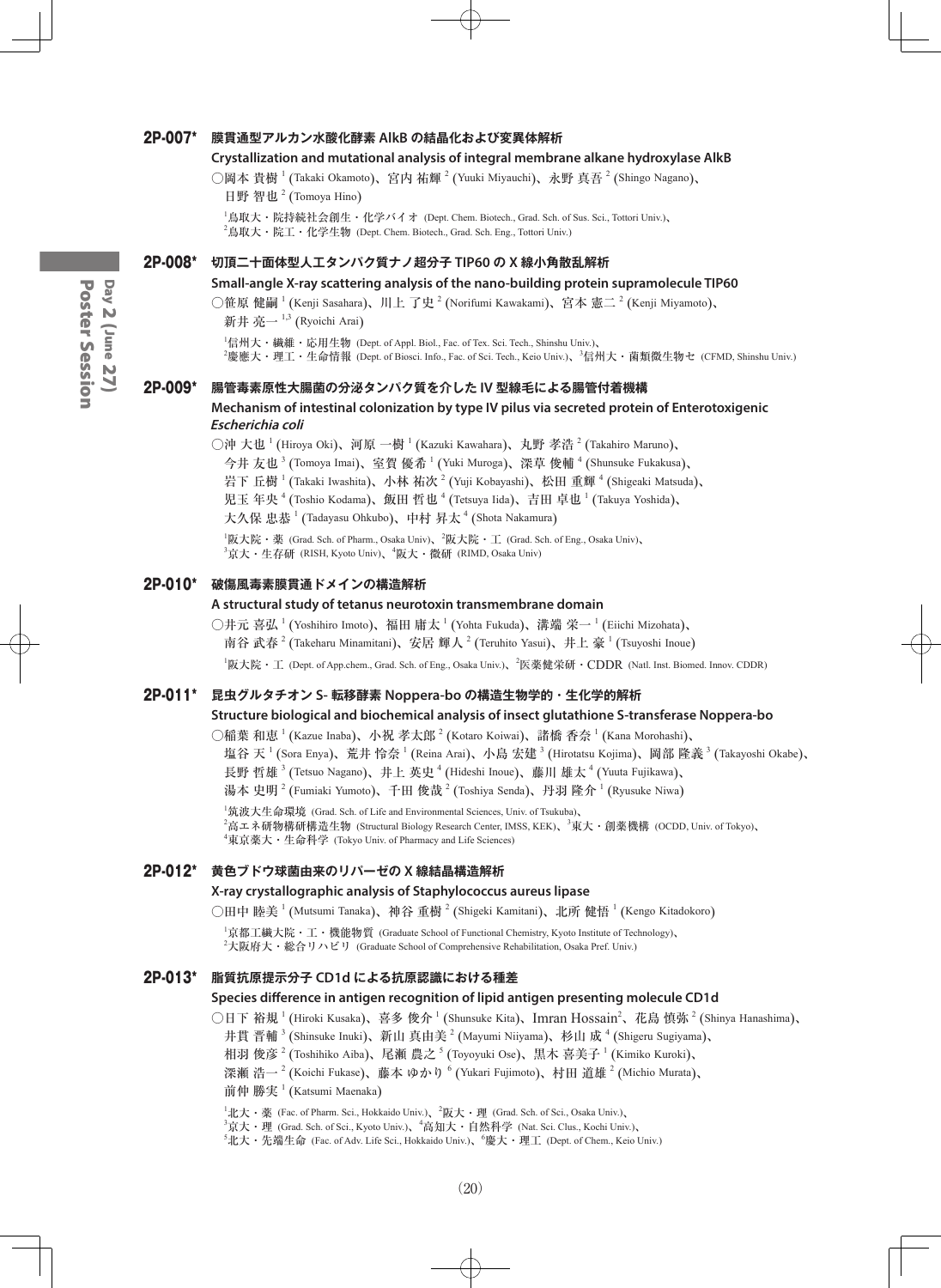#### 2P-014\* **受容体型チロシンキナーゼ (FGFR) の阻害剤耐性および選択性の分子機構の解明へ向けた分子間相互作用 の物理化学的解析**

**Biophysical evaluation of inter molecular interaction between receptor tyrosine kinase FGFR4 and its inhibitors**

○林田 大輝  $^1$  (Hiroki Hayashida)、与座 魁斗  $^1$  (Kaito Yoza)、雨宮 舜  $^2$  (Shun Amemiya)、 福田 夏希  $^2$  (Natsuki Fukuda)、逆瀬川 知香  $^1$  (Chika Sakasegawa)、佐藤 卓史  $^3$  (Takashi Sato)、 小橋川 敬博 <sup>3</sup> (Yoshihiro Kobashigawa)、森岡 弘志 <sup>3</sup> (Hiroshi Morioka)

1 熊本大学・薬学部・生命分析 (School of Pharmacy., Kumamoto Univ.)、

 $^2$ 熊本大学・大学院薬学教育部 (Graduate school of Pharmaceutical sciences., Kumamoto Univ.)、

 $^3$ 熊本大学・大学院生命科学研究部 (Graduate school of life science study., Kumamoto Univ.)

#### 2P-015\* **ブラシノステロイド生合成における鍵酵素 CYP90B1 の結晶構造及び植物ステロールの位置・立体特異的 な水酸化メカニズム**

#### **Crystal structures of CYP90B1, a key enzyme in brassinosteriod biosynthesis, reveal regio- and stereo-specific hydroxylation of phytosterol**

○藤山 敬介<sup>1</sup> (Keisuke Fujiyama)、日野 智也 <sup>1</sup> (Tomoya Hino)、Hyoung Jae Lee<sup>2</sup>、 水谷 正治  $^2$  (Masaharu Mizutani)、永野 真吾  $^1$  (Shingo Nagano)

1 鳥取大・院工・化学生物 (Department of Chemistry and Biotechnology, Graduate school of Engineering, Tottori University)、  $^2$ 神大・院農・生命機能 (Func. Phyt., Grad. Sch. of Agr. Sci., Kobe Univ.)

#### 2P-016\* **銅アミン酸化酵素の基質アミン複合体構造に基づく基質認識機構の解析**

#### **Insight into recognition mechanism of copper amine oxidase for substrate amine on the basis of its complex structure**

○金川 哲士  $^1$  (Satoshi Kanagawa)、村川 武志  $^2$  (Takeshi Murakawa)、谷澤 克行  $^1$  (Katsuyuki Tanizawa)、 岡島 俊英 <sup>1</sup> (Toshihide Okajima)

 ${}^{1}$ 阪大・産研 (Inst. of Sci. and Ind. Res., Osaka Univ.)、 ${}^{2}$ 大医大・生化 (Dep. of Biochem., Osaka Med. Col.)

#### 2P-017\* **ヘリオバクテリア由来タイプ1光合成反応中心の構造機能解析**

#### **Structutal and functional analysis of the type 1 reaction center from Heliobacterium modesticaldum**

○安藤 俊介 <sup>1,2</sup> (Shunsuke Ando)、仲庭 哲津子 <sup>2</sup> (Tetsuko Nakaniwa)、小島 理沙 <sup>1</sup> (Risa Kojima)、 伏見 こころ  $^{1,2}$  (Kokoro Fushimi)、田中 秀明  $^2$  (Hideaki Tanaka)、大岡 宏造  $^1$  (Hirozo Oh-oka)、 栗栖 源嗣<sup>2</sup> (Genji Kurisu)

 $^1$ 阪大院・理 (Grad Sch. of Sci., Osaka Univ.)、 $^2$ 阪大・蛋白研 (IPR., Osaka Univ.)

#### 2P-018\* **立体構造データベース中でのψループモチーフの出現頻度の偏りの起源**

#### **A skewed distribution of psi-loop motifs in the protein structure database**

○福田 孝貴 (Koki Fukuda)、千見寺 浄慈 (George Chikenji)

名大・工・応物 (Dept. of App. Phys., Nagoya Univ.)

#### 2P-019\* **時間分解可視・赤外吸収分光法を用いた一酸化窒素還元酵素における NO 還元反応過程の直接観測 Direct observation of the NO reduction reaction of Nitric Oxide Reductase using time-resolved Vis/ IR spectroscopy**

○武田 英恵  $^{1,2}$  (Hanae Takeda)、木村 哲就  $^3$  (Tetsunari Kimura)、野村 高志  $^2$  (Takashi Nomura)、 石井 頌子 <sup>1</sup> (Shoko Ishii)、松林 亜希子 <sup>1</sup> (Akiko Matsubayashi)、横田 あずさ <sup>1</sup> (Azusa Yokota)、 當舎 武彦 <sup>1,2</sup> (Takehiko Tosha)、久保 稔 <sup>2</sup> (Minoru Kubo)、城 宜嗣 <sup>1</sup> (Yoshitsugu Shiro)  $^1$ 兵県大・院・生命理 (Grad. Sch. of Life Sci., Univ. of Hyogo)、 $^2$ 理研・播磨 (SPring-8 center, RIKEN)、  $^3$ 神大・理・化 (Dept. Chem. Grad. Sch. Sci., Kobe Univ.)

#### 2P-020 **酸化型 NADH シトクロム b5 還元酵素の中性子構造解析**

#### **(2WE-03) Neutron structure analysis of the oxidized form of NADH cytochrome b5 reductase**

○平野 優  $^{1,2}$  (Yu Hirano)、栗原 和男  $^1$  (Kazuo Kurihara)、日下 勝弘  $^3$  (Katsuhiro Kusaka)、 木村 成伸 <sup>4</sup> (Shigenobu Kimura)、三木 邦夫 <sup>5</sup> (Kunio Miki)、玉田 太郎 <sup>1</sup> (Taro Tamada)

 量研・量子ビーム・東海量子 (Tokai Quant. Beam Sci. Center, Quant. Beam Sci. Res. Direct., QST)、  $^2$ 科学技術振興機構・さきがけ (JST, PRESTO)、 $^3$ 茨城大・フロンティア (Front. Res. Cent. for Appl. Atom. Sci, Ibaraki Univ.)、 茨城大院・理工・量子線科学 (Dept. of Quant. Beam. Sci., Grad. Sch. of Sci. and Eng., Ibaraki Univ.)、 京大・院理・化学 (Dept. of Chem., Grad. Sch. of Sci., Kyoto Univ.)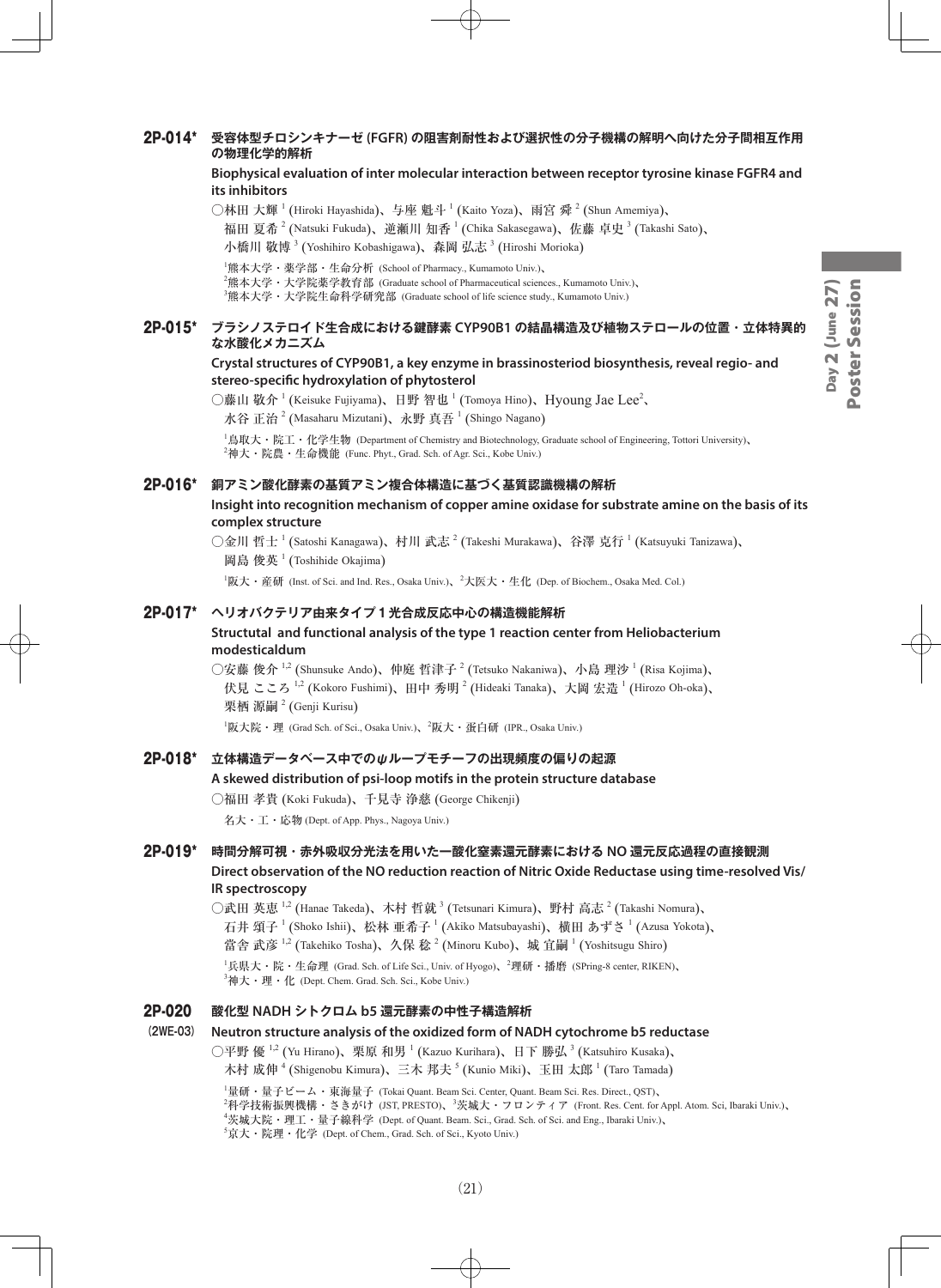#### 2P-021 **Molecular basis for the intramolecular regulation of DGK α : analysis of Ca2+ induced conformational changes in N-terminal EF-hand motifs**

○高橋 大輔 <sup>1</sup> (Daisuke Takahashi)、鈴木 花野 <sup>1</sup> (Kano Suzuki)、坂本 泰一 <sup>2</sup> (Taiichi Sakamoto)、 岩本 武夫  $^3$  (Takeo Iwamoto)、村田 武士  $^1$  (Takeshi Murata)、坂根 郁夫  $^1$  (Fumio Sakane)

 ${}^{1}\text{+}$ 葉大・理・化学 (Dept of Chem, Grad Sch of Sci, Chiba Univ)、  $^2$ 千葉工大・先進工・生命 (Dept. Life Sci., Fac. Adv. Eng., Chiba Inst. Tech.)、  $^3$ 慈恵医大・医 (Div. of Mol. Cell Biol., The Jikei Univ. Sch. of Med.)

#### 2P-022 **Eisenia fetida由来酵素の構造安定性と低温活性の相関**

**Relationship between structural stabilities of enzymes from Eisenia fetida and their activities at lower temperature**

平野 優  $^1$  (Yu Hirano)、中 裕規  $^2$  (Yuki Naka)、上田 光宏  $^2$  (Mitsuhiro Ueda)、〇玉田 太郎  $^1$  (Taro Tamada)

1 量研・量子ビーム (QuBS, QST)、<sup>2</sup> 大阪府大院・生命環境 (Grad Sch. of Life & Environ. Sci., Osaka Pref. Univ.)

#### 2P-023 **良質なタンパク質結晶と回折データを効率的に得るための工夫**

#### **Improvement of protein crystal quality and efficient diffraction data collection**

○千田 美紀 (Miki Senda)、千田 俊哉 (Toshiya Senda)

高エネ研・物構研 (IMSS, KEK)

#### 2P-024 **クライオ電子顕微鏡による VoV1 の単粒子解析**

#### **Single-particle analysis of V.V. from** *Thermus thermophilus* **by Cryo-EM**

○中西 温子 <sup>1</sup> (Atsuko Nakanishi)、岸川 淳一 <sup>1</sup> (Jun-ichi Kishikawa)、玉腰 雅忠 <sup>2</sup> (Masatada Tamakoshi)、 光岡 薫<sup>3</sup> (Kaoru Mitsuoka)、横山 謙<sup>1</sup> (Ken Yokoyama)

1 京産大・総生・生命システム (Faculty of Life Sci., Dept. of Mol. Biosci., Kyoto Sangyo Univ.)、  $^2$ 東京薬科大学生命科学部 (Tokyo Univ. of Phar. and Life Sci., Dept. of Mol. Bio. )、  $^3$ 大阪大学超高圧電顕センター (Res. Ctr. UVHEM. Osaka Univ.)

#### 2P-025 **マラリア原虫 Tic22 におけるリガンド認識と阻害剤探索**

#### **Ligand recognition in malaria parasite Tic22 and search for the inhibitors**

○齊藤 貴士  $^1$  (Takashi Saitoh)、木股 洋子  $^2$  (Yoko Kimata-Ariga)

 ${}^{1}$ 北海道科学大・薬 (Faculty of Pharmaceutical Sciences, Hokkaido University of Science)、  $^2$ 山口大・院・創成科学 (Graduate School of Sciences and Technology for Innovation, Yamaguchi University)

#### 2P-026 **ジャガイモの 14-3-3 タンパク質 St14f の結晶構造解析**

#### **Crystal structure of 14-3-3 protein St14f from Solanum tuberosum**

○原田 健一 <sup>1</sup> (Kenichi Harada)、新家 粧子 <sup>1</sup> (Shoko Shinya)、山下 栄樹 <sup>1</sup> (Eiki Yamashita)、 田岡 健一郎  $^{2}$  (Kenichiro Taoka)、辻 寛之  $^{2}$  (Hiroyuki Tsuji)、藤原 敏道  $^{1}$  (Toshimichi Fujiwara)、 中川 敦史<sup>1</sup> (Atsushi Nakagawa)、児嶋 長次郎<sup>1,3</sup> (Chojiro Kojima)

 $^{\rm I}$ 阪大・蛋白研 (IPR, Osaka Univ.)、 $^{\rm 2}$ 横浜市大・木原生研 (KIBR, Yokohama City Univ.)、 3 横浜国大院・工 (Grad. Sch. of Eng,, Yokohama National Univ.)

#### 2P-027 **ポリエチレンテレフタラート加水分解酵素 Cut190 基質複合体の結晶構造**

#### **Crystal structures of PET degrading enzyme Cut190 in complex with its substrates**

○沼本 修孝 <sup>1</sup> (Nobutaka Numoto)、山上 由莉 <sup>2</sup> (Yuri Yamagami)、稲葉 理美 <sup>3</sup> (Satomi Inaba)、

河合 富佐子 <sup>4</sup> (Fusako Kawai)、織田 昌幸 <sup>2</sup> (Masayuki Oda)、伊藤 暢聡 <sup>1</sup> (Nobutoshi Ito)

 ${}^{1}$ 医科歯科大・難研 (Med. Res. Inst., Tokyo Med. Dent. Univ.)、 2 京府大・院生命環境科学 (Grad. Sch. Life Environ. Sci., Kyoto Pref. Univ.)、<sup>3</sup> 高輝度光科学研究センター (JASRI/SPring-8)、 4 京都工繊大・繊維科学センター (Center for Fiber and Textile Sci., Kyoto Inst. of Tech.)

#### 2P-028 **べん毛先端のキャップ構造**

#### **The cap structure of the bacterial flagellar filament**

○牧野 文信  $^1$  (Fumiaki Makino)、木田 葵  $^2$  (Aoi Kida)、木下 実紀  $^1$  (Miki Kinoshita)、

宮田 知子  $^1$  (Tomoko Miyata)、加藤 貴之  $^1$  (Takayuki Kato)、南野 徹  $^1$  (Tohru Minamino)、

難波 啓一<sup>1</sup> (Keiichi Namba)、今田 勝巳<sup>2</sup> (Katsumi Imada)

1 大阪大学大学院生命機能研究科生命機能専攻 (School of Frontier Biosciences, Osaka University)、 2 大阪大学大学院理学研究科高分子科学専攻 (Department of Macromolecular Science, Graduate School of Science, Osaka University)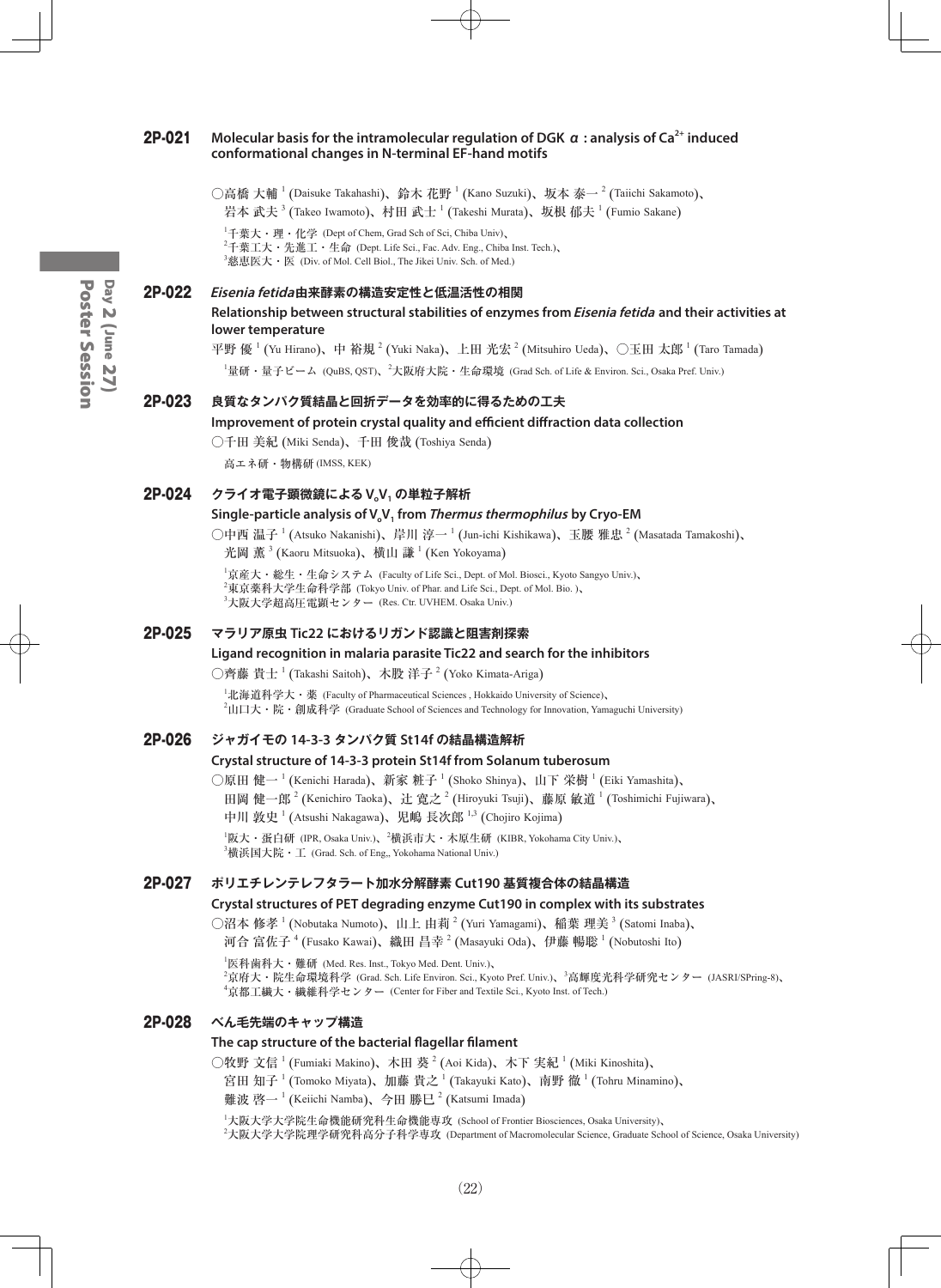# Day 2 (June 27)<br>Poster Session Day 2 (June 27) Poster Session

#### 2P-029 **J-PARC, MLF 中性子単結晶回折装置 iBIX の現状と将来展望**

#### **Future prospects and current status of single-crystal neutron diffractometer iBIX at MLF, J-PARC**

○日下 勝弘  $^1$  (Katsuhiro Kusaka)、山田 太郎  $^1$  (Taro Yamada)、矢野 直峰  $^1$  (Naomine Yano)、 細谷 孝明  $^1$  (Takaaki Hosoya)、大原 高志  $^2$  (Takashi Ohhara)、田中 伊知朗  $^1$  (Ichiro Tanaka)、 片桐 政樹<sup>1</sup> (Masaki Katagiri)

<sup>1</sup>茨城大・iFRC (iFRC, Ibaraki Univ.)、<sup>2</sup>原子力機構・J-PARC センター (J-PARC Center, JAEA)

### 2P-030 **NMR を用いたアミロイド前駆蛋白質 C99 の構造解析 NMR analyses of the amyloid precursor protein C99 fragment** ○坂倉 正義  $^1$  (Masayoshi Sakakura)、真嶋 健大  $^1$  (Takehiro Mashima)、三尾 和弘  $^{1,2}$  (Kazuhiro Mio)、 Charles Sanders<sup>3</sup>、高橋 栄夫<sup>1</sup> (Hideo Takahashi)  ${}^{1}$ 横浜市大・生命医 (Med. Life Sci., Yokohama City Univ.)、 ${}^{2}$ 産総研 (AIST)、 ${}^{3}$ Vanderbilt Univ.

#### 2P-031 **インドールプレニル基転移酵素 IptA の構造に基づいた基質寛容性の拡張 Crystal Structure of an Indole Prenyl Transferase IptA**

西村 道管 (Doukan Nishimura)、西本 一希 (Kazuki Nishimoto)、日野 智也 (Tomoya Hino)、 ○永野 真吾 (Shingo Nagano)

鳥取大・院工・化学生物 (Dept. of Chem. Biotechnol., Grad. Schl. of Eng., Tottori Univ.)

#### 2P-032 **循環型電子伝達に関わる NDH-1 複合体の構造および相互作用解析**

#### **Structure and interaction studies on the cyanobacterial NDH-1 complex involved in the photosynthetic cyclic electron flow**

○田中 秀明  $^1$  (Hideaki Tanaka)、梅野 恵太  $^1$  (Keita Umeno)、三角 裕子  $^1$  (Yuko Misumi)、 金 宙妍  $^1$  (Ju Yaen Kim)、レグナー マティアス  $^2$  (Matthias Rögner)、池上 貴久  $^3$  (Takahisa Ikegami)、 ノヴァチク マーク  $^2$  (Marc Nowaczyk)、栗栖 源嗣  $^1$  (Genji Kurisu)

 ${}^{1}\mathbb{R}$ 大·蛋白研 (IPR, Osaka Univ.)、<sup>2</sup>Ruhr University Bochum、  $^3$ 横市大・生命医科学 (Grad. Sch. of Medical Life Science, Yokohama City Univ.)

#### 2P-033 **PlexinB1- 阻害ペプチド融合タンパク質複合体の微結晶由来多数データマージによる高分解能構造解析 High-resolution structure determination of PlexinB1-peptide complex by merging multiple datasets obtained from micro-crystals**

○中村 希  $^1$  (Nozomi Nakamura)、山下 恵太郎  $^2$  (Keitaro Yamashita)、平田 邦生  $^2$  (Kunio Hirata)、 加藤 ナセル  $^3$  (Nasir Kato)、菅 裕明  $^3$  (Hiroaki Suga)、山本 雅貴  $^2$  (Masaki Yamamoto)、 高木 淳一<sup>1</sup> (Junichi Takagi)

 ${}^{1}$ 阪大・蛋白研 (Inst. Protein Res., Osaka Univ.)、 ${}^{2}$ 理研 SPring-8 (RIKEN SPring-8)、  $^3$ 東大・理・化 (Dept. of Chem., Grad. Sch. of Sci., Univ. of Tokyo)

## 2P-034 **好熱菌 V1-ATPase の単粒子解析- preferred orientation 解消の試み- Single particle analysis of thermophilic V<sub>1</sub>-ATPase**

○古田 綾 <sup>1</sup> (Aya Furuta)、中西 温子 <sup>1</sup> (Atsuko Nakanishi)、岸川 淳一 <sup>1</sup> (Jun-ichi Kishikawa)、 光岡 薫<sup>2</sup> (Kaoru Mitsuoka)、横山 謙<sup>1</sup> (Ken Yokoyama)

1 京産大・総合生命・生命システム (Dept. Mol. Biosci., Kyoto Sangyo Univ.)、  $^{2}$ 阪大・超高圧電顕センター (Res. Ctr. UHVEM., Osaka Univ.)

#### 2P-035 **膜貫通型 NRPS であるポリリジン合成酵素のアデニル化ドメインの精製と結晶化**

#### **Purification and crystallization of adenylation domain from poly lysine synthase**

○日野 智也  $^1$  (Tomoya Hino)、黒木 裕香  $^1$  (Yuka Kuroki)、山中 一也  $^2$  (Kazuya Yamanaka)、

濱野 吉十  $^3$  (Yoshimitsu Hamano)、永野 真吾  $^1$  (Shingo Nagano)

 $^{\rm 1}$ 鳥取大・院工・化学生物 (Dept. of Chem. and Biotech., Grad. Sch. of Eng., Tottori Univ.)、 2 関西大・化学生命工学・生命工学 (Dept. of Life Sci. and Biotech., Faculty of Chem., Mater. and Bioeng., Kansai Univ.)、  $^3$ 福井県立大・生物資源学 (Dept. of Biosci., Grad. Sch. of Biosci. and Biotech., Fukui Prefectural Univ.)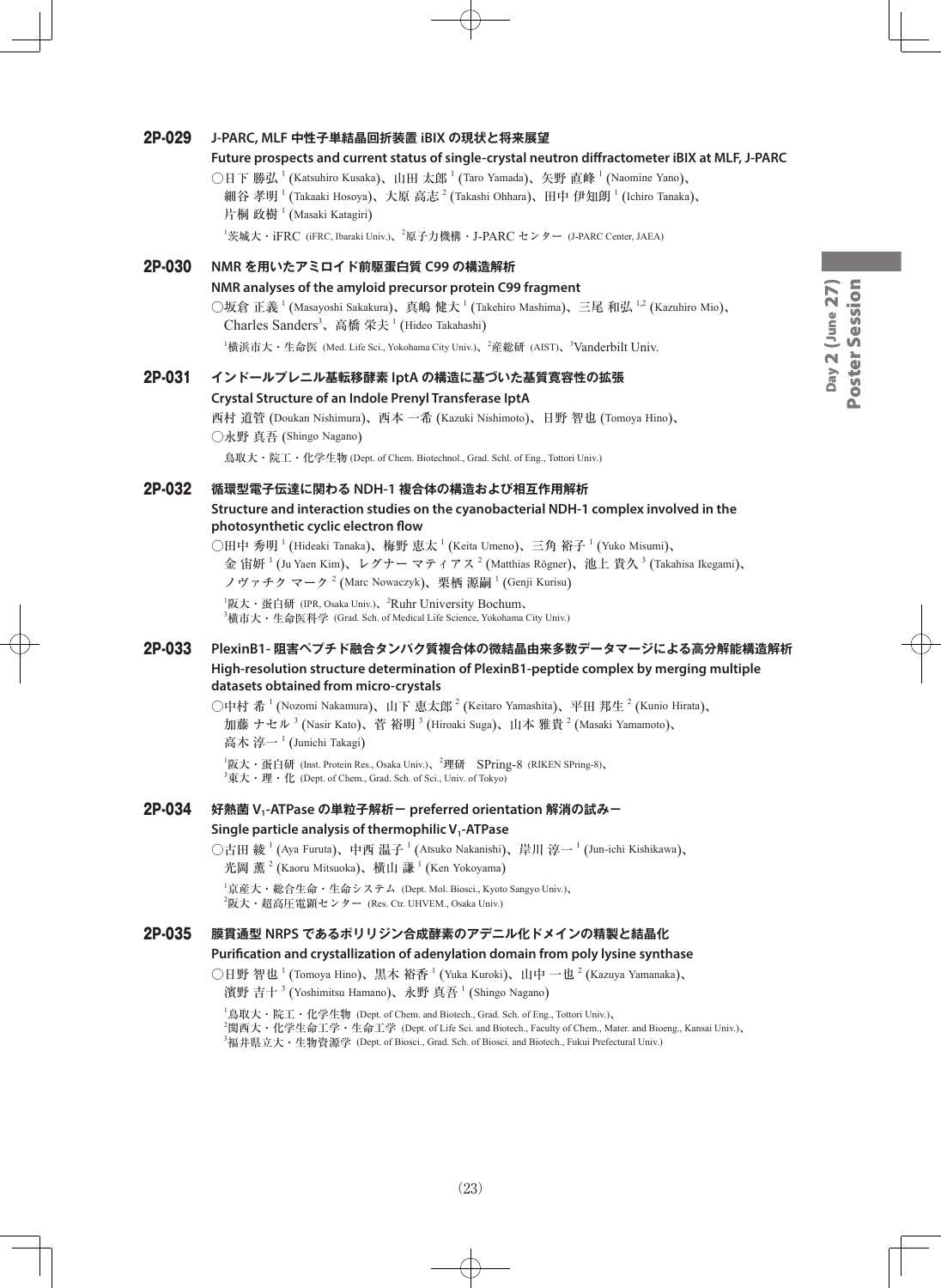#### 2P-036 **カビ毒テヌアゾン酸の環状骨格を形成する TAS1 KS ドメインの X 線結晶構造解析**

#### **Crystal structure of TAS1 KS domain that conducts cyclization step of mycotoxin tenuazonic acid**

○西本 一希 <sup>1</sup> (Kazuki Nishimoto)、尹 忠銖 <sup>2</sup> (Choong-Soo Yun)、本山 高幸 <sup>2</sup> (Takayuki Motoyama)、

長田 裕之  $^{2}$  (Hiroyuki Osada)、日野 智也  $^{1}$  (Tomoya Hino)、永野 真吾  $^{1}$  (Shingo Nagano)

 $^1$ 鳥取大・院工・化学生物 (Dept. Chem. Biotech., Grad. Schl. Eng., Tottori Univ.)、  $^2$ 理研・環境資源科学・ケミカルバイオロジー (RIKEN CSRS)

#### 2P-037 **毒ヘビ由来 Ca2+ チャネル阻害型神経毒と毒ヘビ血清蛋白質の複合体構造**

**Structure of Ca-ion channel blocker complexed with endogenous serum inhibitor of venomous snake**

○田所 高志 <sup>1</sup> (Takashi Tadokoro)、塩井(青木)成留実 <sup>2</sup> (Narumi Shioi)、岡部 由紀 <sup>2</sup> (Yuki Okabe)、

松原 永季  $^1$  (Haruki Matsubara)、喜多 俊介  $^1$  (Shunsuke Kita)、尾瀬 農之  $^3$  (Toyoyuki Ose)、

黒木 喜美子  $^1$  (Kimiko Kuroki)、前仲 勝実  $^1$  (Katsumi Maenaka)、寺田 成之  $^2$  (Shigeyuki Terada)

 $^1$ 北大・院・薬 (Fac. of Pharm., Hokkaido Univ.)、 $^2$ 福岡大・理 (Fac. of Sci., Fukuoka Univ.)、

 $^3$ 北大・院・理 (Fac. of Sci., Hokkaido Univ.)

#### 2P-038 **大腸菌発現系を用いたヒト由来 A2Aアデノシン受容体の発現・精製検討**

#### Expression and purification of human A<sub>2A</sub> adenosine receptor in *E. coli* expression system

○鈴木 七緒  $^1$  (Nanao Suzuki)、高椋 勇樹  $^1$  (Yuuki Takamuku)、吉田 千香  $^1$  (Chika Yoshida)、 村田 武士  $^{1,2}$  (Takeshi Murata)

<sup>1</sup>千葉大・理・化 (Dept. of Chem., Grad. Sch. of Sci., Chiba Univ.)、<sup>2</sup>千葉大・分子キラリティ (MCRC, Chiba Univ.)

2P-039 **最先端クライオ電子顕微鏡による近原子分解能解析の支援提供 State-of-the art cryo-EM to facilitate drug discovery** ○廣瀬 未果 (Mika Hirose)、宮崎 直幸 (Naoyuki Miyazaki)、川本 晃大 (Akihiro Kawamoto)、 杉田 征彦 (Yukihiko Sugita)、常住 規代 (Kiyo Tsunezumi)、岩崎 憲治 (Kenji Iwasaki)

阪大・蛋白研 (IPR, Osaka Univ.)

#### 2P-040 **ヒストンシャペロン HIRA の構造機能相関**

#### **Structure-function relationships of histone chaperone HIRA**

○佐藤 優花里  $^1$  (Yukari Sato)、千田 俊哉  $^2$  (Toshiya Senda)

 $^1$ 東北大・院・生命 (Grad. of Life Sciences, Tohoku Univ.)、 $^2$ 高エネ機構・物構研・構造生物 (KEK IMSS SBRC)

#### 2P-041 **コリネ型細菌由来アセチル CoA カルボキシラーゼ Acc αサブユニットの結晶構造解析**

#### **Crystal structure analysis of acetyl-CoA carboxylase Accα subunit derived from Corynebacterium glutamicum**

○加藤 雄己 <sup>1</sup> (Yuki Kato)、今村 未央 <sup>2</sup> (Mio Imamura)、川崎 寿 <sup>2</sup> (Hisashi Kawasaki)、夏目 亮 <sup>2</sup> (Ryo Natsume)  $^{\rm I}$ 東電大院・先端科技・物質生理工 (Grad. Sch. of Adv. Sci. and Tec., Tokyo Denki Univ.)、  $^{2}$ 東電大院・工 (Grad. Sch. of Eng., Tokyo Denki Univ.)

#### 2P-042 **マベガイ由来ジャカリン関連レクチン PPL3 の構造**

#### **Structures of jacalin-related lectin PPL3 regulating pearl shell biomineralization**

○中江 摂  $^1$  (Setsu Nakae)、塩生 真史  $^1$  (Masafumi Shionyu)、小川 智久  $^2$  (Tomohisa Ogawa)、 白井 剛 <sup>1</sup> (Tsuyoshi Shirai)

 $^1$ 長浜バイオ大・バイオサイエンス (Nagahama Inst. Bio-Sci. Tech.)、 $^2$ 東北大院・生命科学 (Grad. Sch. of Life Sci., Tohoku Univ.)

#### 2P-043 **メディエーターの結晶構造から明らかになってきた転写開始のメカニズム**

#### **(2SA-01) Core Mediator structure at 3.4 A extends transcription initiation complex model**

 $\bigcirc$ 野澤 佳世  $^1$  (Kayo Nozawa)、R. シュナイダー トーマス  $^2$  (Thomas R. Schneider)、

クレイマー パトリック<sup>3</sup> (Patrick Cramer)

1 早稲田大学・理工学術院 (Research Institute for Science and Engineering, Waseda University)、

 $^2$ ドイツ電子シンクロトロン (Deutsches Elektronen Synchrotron)、

<sup>3</sup>マックス・プランク物理化学研究所 (Max Planck Institute for Biophysical Chemistry)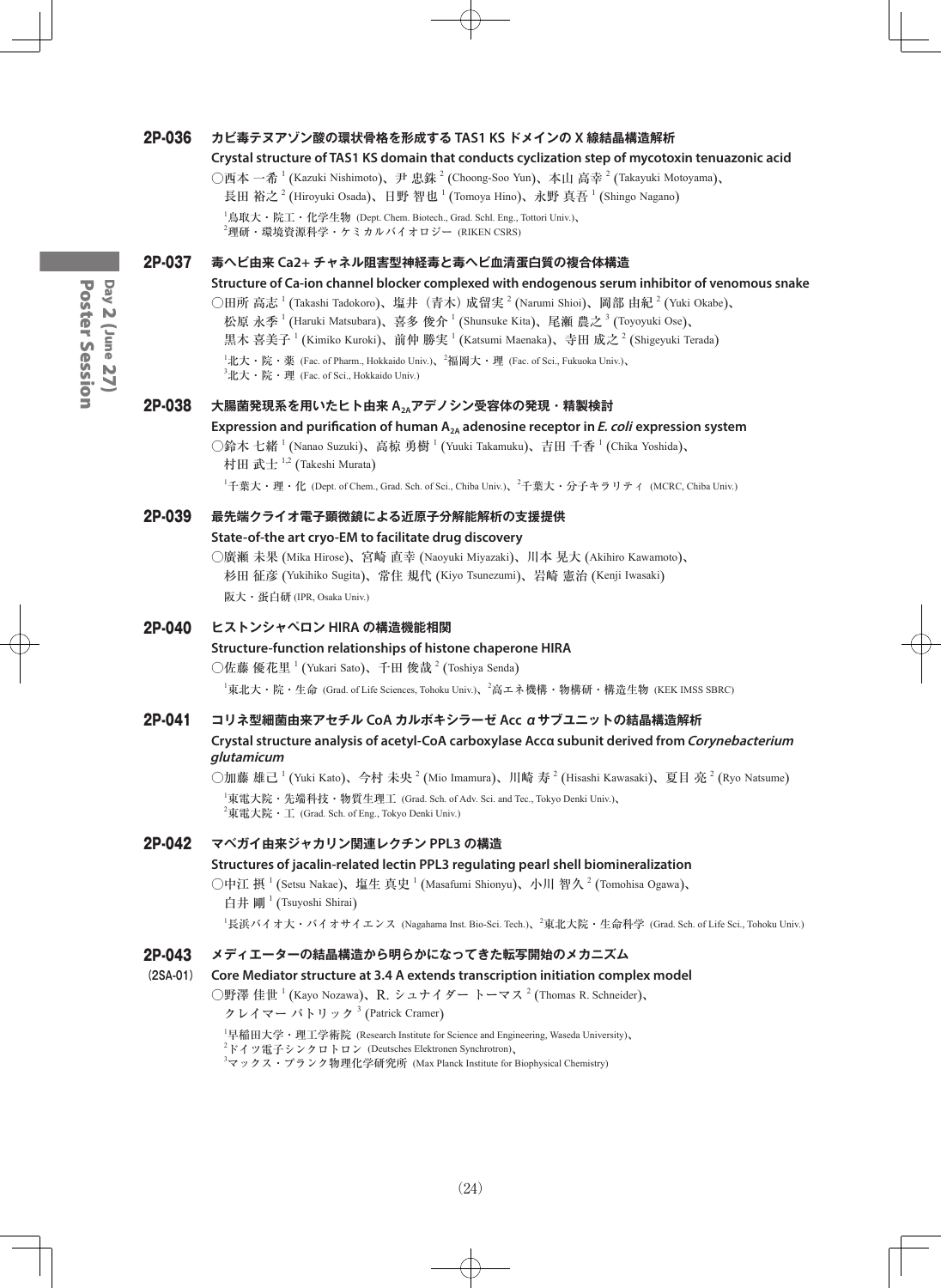#### 2P-044 **リソソームにおける mTORC1 活性化の足場を提供する Ragulator-Rag GTPase 複合体の構造基盤**

#### **(2SA-04) Structural basis for Ragulator-Rag GTPase complex providing a platform of mTORC1 activation on lysosomes**

○米原 涼 <sup>1</sup> (Ryo Yonehara)、名田 茂之 <sup>2</sup> (Shigeyuki Nada)、中井 友和 <sup>2</sup> (Tomokazu Nakai)、 中井 昌弘  $^2$  (Masahiro Nakai)、北村 彩佳  $^2$  (Ayaka Kitamura)、小川 輝  $^2$  (Akira Ogawa)、 中津海 洋一<sup>3</sup> (Hirokazu Nakatsumi)、中山 敬一<sup>3</sup> (Keiichi I. Nakayama)、Songling Li<sup>2</sup>、Daron M. Standley<sup>2</sup>、 山下 栄樹  $^1$  (Eiki Yamashita)、中川 敦史  $^1$  (Atsushi Nakagawa)、岡田 雅人  $^2$  (Masato Okada)

<sup>1</sup>阪大・蛋白研 (Inst. for Protein Res., Osaka Univ.)、<sup>2</sup>阪大・微研 (RIMD, Osaka Univ.)、  ${}^{3}$ 九大・生医研 (Med. Inst. of Bioregulation, Kyushu Univ.)

#### 2P-045 **Effect of OsBGlu31 Residue 243 on Transglucosylation Activities**

 $\bigcirc$  James R. Ketudat Cairns<sup>1,2</sup>, Linh Thuy Tran<sup>1</sup>, Sunaree Choknud<sup>1</sup>

1 School of Chemistry, Institute of Science, & Center for Biomolecular Structure, Function and Application, Suranaree University of Technology, Nakhon Ratchasima 30000, THAILAND、 2 Laboratory of Biochemistry, Chulabhorn Research Institute, Bangkok 10210, Thailand

#### 2P-046 **Untying the Protein Knots by Circular permutation**

 $\bigcirc$  Ping-Chiang Lyu<sup>1</sup>, Shang-Te Danny Hsu<sup>2</sup>, Kuang-Ting Ko<sup>1</sup>, Ya-Chu Chuang<sup>1</sup>, I-Chen Hu<sup>1</sup>

<sup>1</sup>Institute of Bioinformatics and Structural Biology, National Tsing Hua University, Taiwan, 2 Institute of Biological Chemistry, Academia Sinica, Taiwan

#### 2P-047 **Insights into the chromosome partitioning system, ParABS**

○ Yuh-Ju Sun、Chen-Hsi Chu、Cheng-Yi Yen、Lyu-Han Wang

Institute of Bioinformatics and Structural Biology, National Tsing Hua University, Taiwan

## **計算科学・情報科学 / Computation/Information science (2P-048 ~ 2P-067)**

#### 2P-048 **T654 残基のリン酸化が EGFR 膜近傍領域の二量体構造に与える影響**

**Impact of T654 phosphorylation on the dimer structure of EGFR JM region** ○松岳 大輔 <sup>1</sup> (Daisuke Matsuoka)、松永 康佑 <sup>2</sup> (Yasuhiro Matsunaga)、杉田 有治 <sup>1,2</sup> (Yuji Sugita) <sup>1</sup>理研・杉田理論分子科学 (RIKEN Theoretical Molecular Science Lab.)、<sup>2</sup>理研・計算科学研究機構 (RIKEN AICS)

#### 2P-049 **MM/3D-RISM 法を用いた水 - エタノール混合溶液中での HP- βシクロデキストリンとフルアステロンと の結合自由エネルギー予測とエタノール効果の評価**

**Binding free energy calculation between fluasuterone and HP-b-cyclodextrin in water-etanol cosolvent and estimation of ethanol effect**

○近藤 一馬  $^1$  (Kazuma Kondo)、杉田 昌岳  $^1$  (Masatake Sugita)、菊地 武司  $^1$  (Takeshi Kikuchi)、 平田 文男<sup>2</sup> (Fumio Hirata)

1 立命大・生命・生情 (Dept. of Bioinf., Col. Life Sci., Ritsumeikan Univ.)、<sup>2</sup> 豊田理研 (Toyota Phy. & Chem. Res. Inst.)

#### 2P-050 **BAF タンパク質の変異による構造変化の解析**

#### **Structural change analysis by mutation of Barrier-to-autointegration factor**

 $\bigcirc$ 山口 千晶  $^1$  (Chiaki Yamaguchi)、リ スヤオ  $^2$  (Siyao Li)、杉田 昌岳  $^1$  (Masatake Sugita)、 萬年 太郎  $^{2}$  (Taro Mannen)、早野 俊哉  $^{2}$  (Toshiya Hayano)、菊地 武司  $^{1}$  (Takeshi Kikuchi)

 $^1$ 立命大・生命・生情 (Dept. of Bioinf,, Col. Lif sci., Ritsumeikan Univ.)、  $^2$ 立命大・生命・生医 (Dept. of Biomed., Col. Life Sci., Ritsumeikan Univ.)

#### 2P-051 **ベイズ推定による On-the-fly MD シミュレーション平均構造決定及び動的解析方法 On-the-fly determination of averaged structure of proteins and the analyses using Baysian inference method**

○米澤 康滋 (Yasushige Yonezawa)

近大・先端研 (Inst. of Adv. Tech., Kindai Univ. )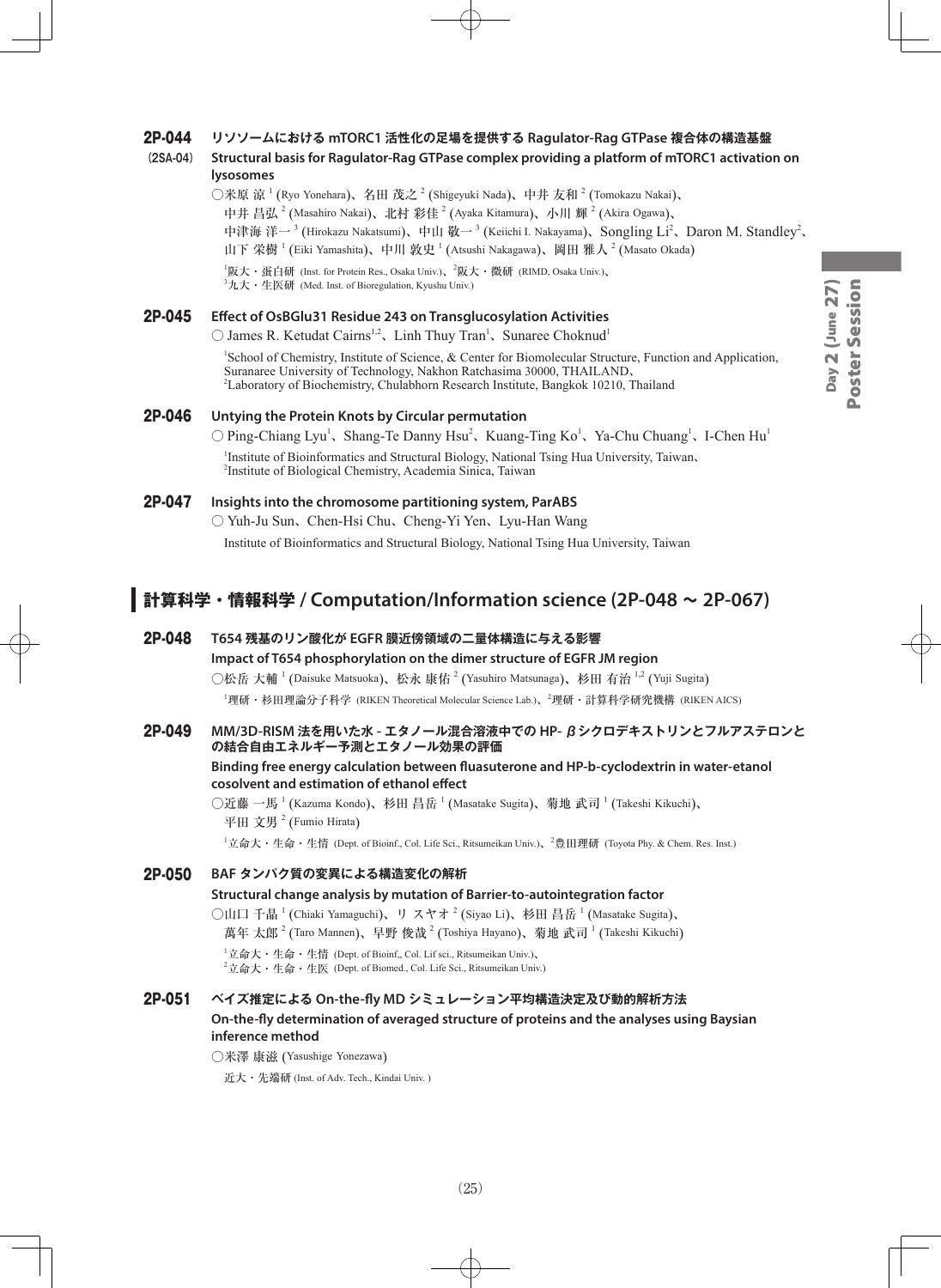| 2P-052 | 分子動力学シミュレーションを用いた CENP-T 天然変性領域の翻訳後修飾が結合機構へ及ぼす影響の研究<br>Theoretical study of the effect of phosphorylateion of an intrinsically disorderd region of CENP-T<br>on binding mechanism to Ndc80 complex<br>○山守 優 <sup>1</sup> (Yu Yamamori)、西野 達哉 <sup>2</sup> (Tatsuya Nishino)、富井 健太郎 <sup>1</sup> (Kentaro Tomii)<br>$^1$ 産総研・人工知能研究センター・IBRT (AIST AIRC IBRT)、 $^2$ 東理大・基礎工・生物工学 (Bio. Sci, and Tec., TUS)                                                                    |
|--------|------------------------------------------------------------------------------------------------------------------------------------------------------------------------------------------------------------------------------------------------------------------------------------------------------------------------------------------------------------------------------------------------------------------------------------------------------------------------------|
| 2P-053 | ファーマコフォア解析によるビタミン D 受容体のアゴニスト / アンタゴニスト活性調節機構の研究<br>Regulation mechanism of agonistic / antagonistic activities of vitamin D receptor studied by<br>pharmacophore analysis<br>○工藤 崇文 (Takafumi Kudo)、浴本 亨 (Toru Ekimoto)、山根 努 (Tsutomu Yamane)、池口 満徳 (Mitsunori Ikeguchi)<br>横浜市大・生命医 (Grad. Sch. of Med. Life Sci., Yokohama City Univ.)                                                                                                                                    |
| 2P-054 | 遺伝子発現ネットワーク予測に向けた非小細胞肺癌関連遺伝子群の同定<br>Identification of non-small cell lung cancer related genes for gene network analysis<br>○三須 滉平 <sup>1</sup> (Kohei Misu)、杉本 昌弘 <sup>2</sup> (Masahiro Sugimoto)、佐々木 貴規 <sup>1</sup> (Takanori Sasaki)<br><sup>1</sup> 明治大·院·先端数理 (Grad. Sch. Adv. Math. Sci., Meiji Univ.)、 <sup>2</sup> 東京医科·低侵襲 (RDCMIT, Tokyo Med. Univ.)                                                                                                             |
| 2P-055 | 機械学習を用いた天然変性領域中の機能部位予測<br>Prediction of functional sites in intrinsically disorder regions by the machine learning methods<br>○安保 勲人 (Hiroto Ambo)、天貝 宏樹 (Hiroki Amagai)、福地 佐斗志 (Satoshi Fukuchi)<br>前工院 · 工 · 生命 (Dept. of Life Sci. & Informatics. Maebashi Inst. of Technology.)                                                                                                                                                                                          |
| 2P-056 | 粗視化モデルと全原子モデルを用いた蛋白質複合体シミュレーション<br>Simulations of Protein Dimers using a Coarse-Grained Model and All-Atom Models<br>○依田 隆夫 (Takao Yoda)、山田 拓弥 (Takuya Yamada)、辻 敏之 (Toshiyuki Tsuji)、白井 剛 (Tsuyoshi Shirai)<br>長浜バイオ大・コンピュータバイオサイエンス (Nagahama Institute of Bio-Science and Technology)                                                                                                                                                                                     |
| 2P-057 | リン酸化部位を含む天然変性領域<br>Intrinsically disordered regions including phosphosites<br>○小池 亮太郎 <sup>1</sup> (Ryotaro Koike)、天野 睦紀 <sup>2</sup> (Mutsuki Amano)、貝淵 弘三 <sup>2</sup> (Kozo Kaibuchi)、<br>太田 元規 <sup>1</sup> (Motonori Ota)<br>${}^{1}$ 名大·情 (Grad. Sch. of Info., Nagoya Univ.), ${}^{2}$ 名大·医 (Grad. Sch. of Med., Nagoya Univ.)                                                                                                                                        |
| 2P-058 | リン酸化によって誘起されるイベントの RDF 記述フォーマット<br>How to describe biological events induced by phosphorylation in RDF<br>嘉戸 裕美子 <sup>1</sup> (Yumiko Kado)、細田 和男 <sup>2</sup> (Kazuo Hosoda)、坂本 盛字 <sup>3</sup> (Shigetaka Sakamoto)、<br>小池 亮太郎 <sup>1</sup> (Ryotaro Koike)、福地 佐斗志 <sup>2</sup> (Satoshi Fukuchi)、○太田 元規 <sup>1</sup> (Motonori Ota)<br><sup>1</sup> 名大・情 (Grad. Sch. Info., Nagoya Univ.)、 <sup>2</sup> 前工大・工 (Facl. Eng., Maebashi Tech.)、 <sup>3</sup> ホロニクス (Holonics) |
| 2P-059 | カメレオンモデル: タンパク質の構造転移理解のための複数の天然構造を用いた Go モデルの拡張<br>Chameleon Model: An extension of the Go model based on multiple reference structures for<br>understanding protein structure transition<br>○伊藤 真志保 (Mashiho Ito)、笹井 理生 (Masaki Sasai)、寺田 智樹 (Tomoki Terada)<br>名古屋大・工学 (Grad. Sch. Engr., Nagoya Univ.)                                                                                                                                                                    |
| 2P-060 | タンパク質 - タンパク質結合部位の予測とエピトープマッピング<br>Prediction of Protein-Protein Binding Sites and Epitope Mapping<br>John Gunn <sup>1</sup> 、Elizabeth Sourial <sup>1</sup> 、〇東田 欣也 <sup>2</sup> (Kinya Toda)、Paul Labute <sup>1</sup><br><sup>1</sup> Chemical Computing Group ULC、 <sup>2</sup> 株式会社モルシス (MOLSIS Inc.)                                                                                                                                                                    |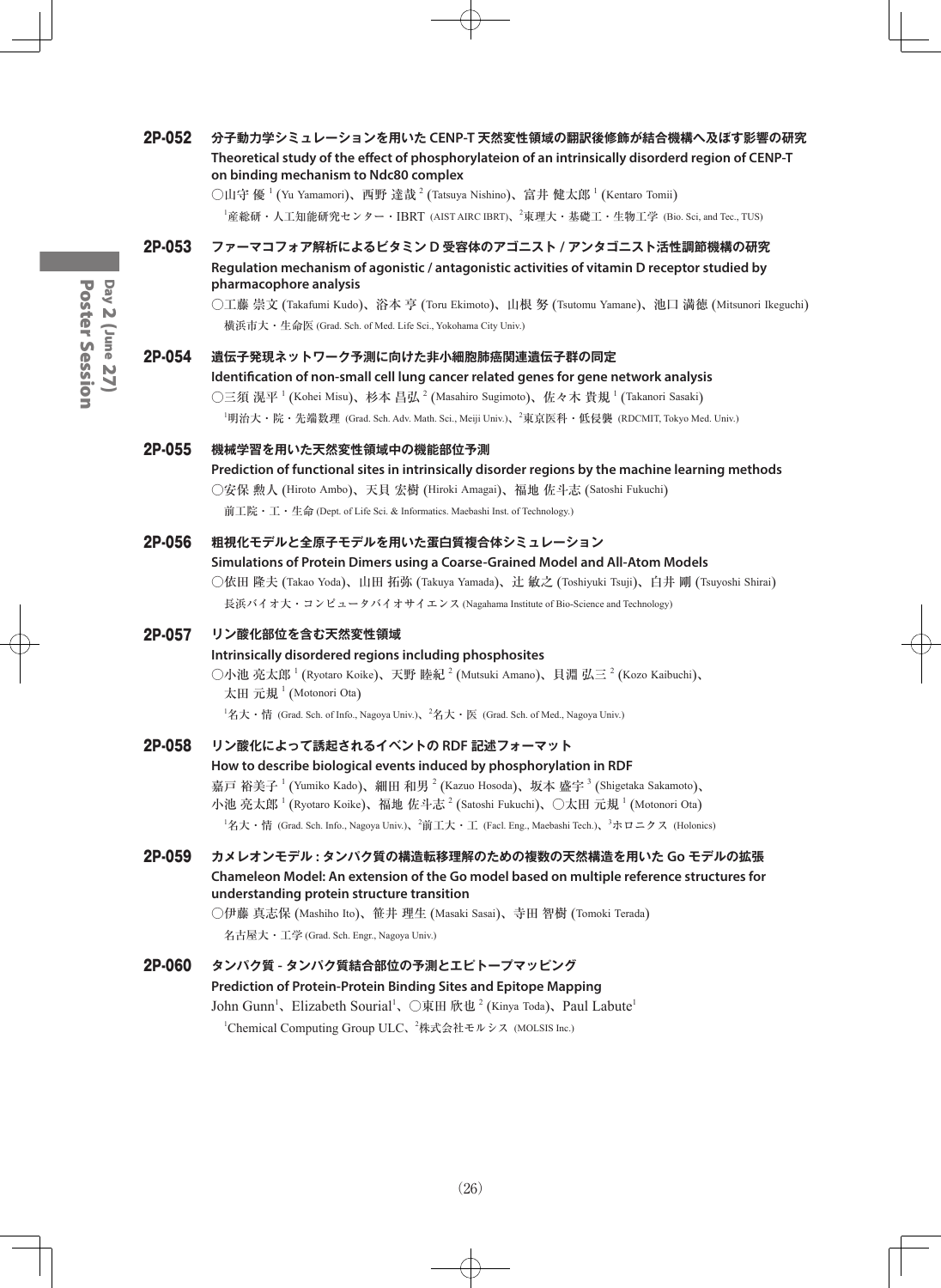#### 2P-061 **あらわに自由エネルギー変分原理を考慮した Pim-1 キナーゼ - リガンド複合体の相対的な結合自由エネル ギー計算**

**Calculation of Relative Binding Free Energies of Pim-1 Kinase-Ligand Complexes Explicitly Based on the Free Energy Variational Principle**

○芦田 剛士 (Takeshi Ashida)、菊地 武司 (Takeshi Kikuchi)

立命大・生命科学・生情 (Dept. Bioinf., Col. Life Sci., Ritsumeikan Univ)

#### 2P-062 **ハイブリッド量子分子動力学計算によるシトクロム c 酸化酵素の機能メカニズムの理論解析**

**Theoretical analysis of functional mechanisms of cytochrome c oxidase employing hybrid ab initio molecular dynamics calculations**

○寺田 隆一郎 <sup>1</sup> (Ryu-ichiro Terada)、Kang Jiyoung<sup>1,2</sup>、舘野 賢 <sup>1</sup> (Masaru Tateno)

 $^{\rm I}$ 兵県大・院・生命理学 (Grad. Sch. of Life Sci., Univ. of Hyogo)、

2 Institute of Human Complexity and Systems Science, System Science Center for Brain and Cognition, Yonsei University College of Medicine

#### 2P-063 **分子動力学法を用いた抗 HIV 中和抗体 PG9 と PG16 の構造変化の比較**

#### **Molecular dynamics study of structural changes in anti-HIV antibody PG9 and PG16**

○田邊 直己  $^1$  (Naoki Tanabe)、桐林 遼  $^1$  (Ryo Kiribayashi)、近藤 寛子  $^1$  (Hiroko X. Kondo)、 黒田 大祐  $^{2}$  (Daisuke Kuroda)、斎藤 徹  $^{1}$  (Toru Saito)、香田 次郎  $^{1}$  (Jiro Kohda)、 釘宮 章光 <sup>1</sup> (Akimitsu Kugimiya)、中野 靖久 <sup>1</sup> (Yasuhisa Nakano)、津本 浩平 <sup>2,3</sup> (Kouhei Tsumoto)、 鷹野 優 <sup>1</sup> (Yu Takano)

 $^1$ 広市大・情報・医用 (Sch. Info. Sci., Hiroshima City Univ.)、 $^2$ 東大・院・工 (Grad. Sch. Eng., Univ. Tokyo)、  $^3$ 東大・医科研 (Inst. Med., Univ. Tokyo)

#### 2P-064 **機械学習を用いた HIV-1 融合阻害剤耐性予測**

#### **Prediction of resistance to HIV-1 fusion inhibitor using machine learning**

○吉村 啓佑 (Keisuke Yoshimura)、佐々木 貴規 (Takanori Sasaki)

明治大・院・先端数理 (Grad. Sch. Adv. Math. Sci., Meiji Univ.)

#### 2P-065 **タンパク質間相互作用メカニズムの解明に向けたアミノ酸 N-gram 統計解析**

#### **N-gram analysis of amino acid sequences toward elucidating mechanisms of protein-protein interactions**

○近藤 遼平  $^1$  (Ryohei Kondo)、笠原 浩太  $^2$  (Kota Kasahara)、高橋 卓也  $^2$  (Takuya Takahashi)  $^1$ 立命館大・院・生命 (Grad. Life. Sci., Ritsumeikan Univ.)、 $^2$ 立命館大・生命 (Coll. Life. Sci., Ritsumeikan Univ.)

#### 2P-066 **シルエットスコアとマニフォールドラーニングを用いたタンパク質状態数の決定:物理量を定量的に計算 できるマルコフ状態モデルの構築への応用**

#### **Determination of the number of states of a protein using the silhouette score and the manifold learning for constructing Markov-state models**

伊藤 れいか (Reika Ito)、○吉留 崇 (Takashi Yoshidome)

東北大院・工・応物 (Dep. of Appl. Phys., Tohoku Univ.)

#### 2P-067 **大規模生体分子系に対するクライオ電顕フィッティングシミュレーションの高速化と応用**

**(2SA-05) Acceleration of cryo-EM flexible fitting for large biomolecular systems by high-performance molecular dynamics simulations**

> $\bigcirc$ 森 貴治  $^1$  (Takaharu Mori)、クリク マルタ  $^1$  (Marta Kulik)、宮下 治  $^1$  (Osamu Miyashita)、 ジョン ジェウン<sup>1</sup> (Jaewoon Jung)、タマ フロハンス<sup>1,2</sup> (Florence Tama)、杉田 有治<sup>1</sup> (Yuji Sugita)  $^1$ 理化学研究所 (RIKEN)、 $^2$ 名大院・理 (Nagoya Univ.)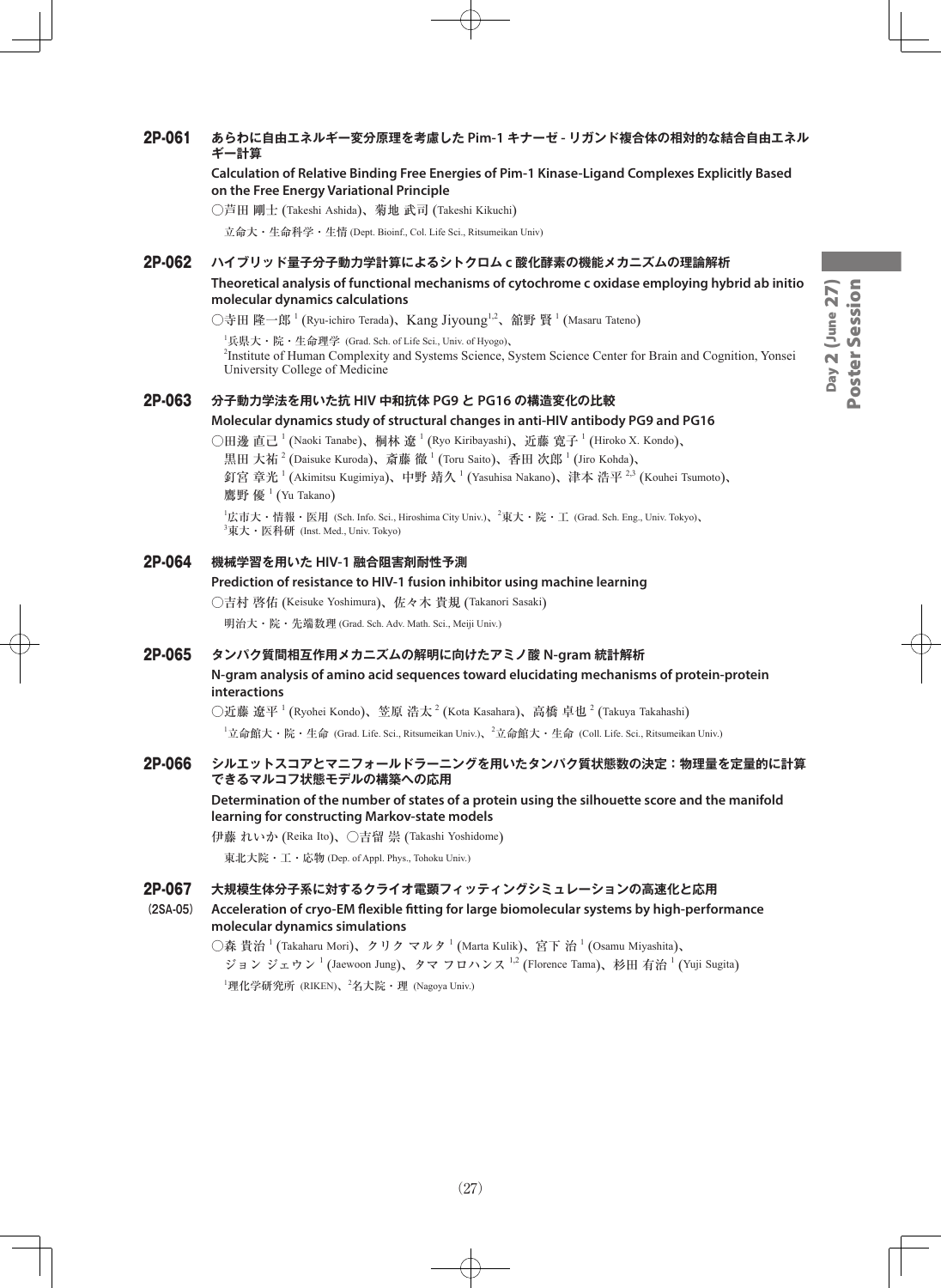## **機能解析・細胞・イメージング / Protein/cellular functions, Imaging (2P-068 ~ 2P-079)**

#### 2P-068 **High-speed atomic force microscopy visualization of the spatiotemporal dynamics of the (2WD-06) nuclear nanomachine- the nuclear pore complex**

○ウォング リチャード (Richard Wong)

金大・ナノ生命科学研 (WPI\_NanoLSI, Kanazawa Univ.)

#### 2P-069 **Dehalococcoides 属細菌由来還元的脱ハロゲン化酵素の発現と機能解析**

#### **Expression and Characterization of Reductive Dehalogenase from Dehalococcoides sp.**

○田中 良拓 <sup>1</sup> (Yoshihiro Tanaka)、小畑 智弘 <sup>1</sup> (Tomohiro Obata)、中村 龍貴 <sup>1</sup> (Ryuuki Nakamura)、

Sarah Meinhold<sup>2</sup>、He Jianzhong<sup>3</sup>、養王田 正文<sup>1</sup> (Masafumi Yohda)

1 農工大院・工・生命工 (Grad. Sch. Eng., Tokyo Univ. Agric. Technol.)、<sup>2</sup> ミュンヘン工科大学 (Technical Univ. of Munich)、 3 シンガポール国立大学都市環境工学科 (National Univ. of Singapore)

#### 2P-070 **hBMAL1a, a splice variant of human BMAL1 acts as a dominant-negative regulator of the molecular circadian clock**

○ Jiwon Lee、Ga Hye Kim、Ilmin Kwon

Sch. of Med., Sungkyunkwan Univ.

#### 2P-071 **Reversible polymerization of histone N-terminal tail**

○ Ga Hye Kim、Jiwon Lee、Ilmin Kwon

Sch. of Med., Sungkyunkwan Univ.

#### 2P-072 **小胞体内におけるコラーゲンとその特異的分子シャペロン間の相互作用の検出と阻害**

**Detection and inhibition of the interaction between collagen and its specific molecular chaperone in the ER**

○伊藤 進也  $^1$  (Shinya Ito)、永田 和宏  $^{1,2}$  (Kazuhiro Nagata)

1 京産大・タンパク質動態研 (Institute for Protein Dynamics, Kyoto Sangyo Univ.)、  $^{2}$ 京産大・総合生命 (Fac. of Life Sci., Kyoto Sangyo Univ.)

#### 2P-073 **Siwi 及び Vasa が担う piRNA 生合成経路の再構成系の構築**

#### **Reconstitution system of Siwi- and Vasa-coupled piRNA biogenesis**

○小森 智貴 (Tomotaka Komori)、村上 僚 (Ryo Murakami)、島 知弘 (Tomohiro Shima)、 塩見 美喜子 (Mikiko C. Siomi)、上村 想太郎 (Sotaro Uemura) 東大・理学・生物科学 (Sch. of Sci, Univ. of Tokyo)

## 2P-074 **FTIR studies of a putative sensory [FeFe] hydrogenase**

Nipa Chongdar<sup>1</sup>, James A. Birrell<sup>1</sup>, Krzysztof Pawlak<sup>1</sup>, Constanze Sommer<sup>1</sup>, Edward J. Reijerse<sup>1</sup>, Olaf Rudiger<sup>1</sup>、Wolfgang Lubitz<sup>1</sup>、○緒方 英明<sup>1,2</sup> (Hideaki Ogata) <sup>1</sup>MPI CEC、<sup>2</sup>北大・低温研 (ILTS, Hokkaido Univ.)

#### 2P-075 **細胞内光架橋法による出芽酵母内蛋白質間相互作用の解析**

## **Analyses of protein-protein interactions in yeast by in vivo photocrosslinking** 西田 泰貴 (Yasutaka Nishida)、大澄 昌輝 (Masaki Ohsumi)、○鳥越 秀峰 (Hidetaka Torigoe) 東理大・理 (Fac. Science, Tokyo Univ. of Science)

## 2P-076 **The binding mechanism of HBx to Smc5/6 complex** ○尾曲 克己 (Katsumi Omagari)、田中 靖人 (Yasuhito Tanaka)

名市大・医・ウイルス (Dept. of Virology, Med., Nagoya City Univ.)

#### 2P-077 **DNA 結合タンパク質の単分子蛍光観察―DNA 上における障害物回避―**

## **Single-molecule fluorescence imaging of DNA-binding proteins -how to skip obstacles on DNA-** ○鎌形 清人<sup>1</sup> (Kiyoto Kamagata)、間野 絵梨子 <sup>1</sup> (Eriko Mano)、Sridhar Mandali<sup>2</sup>、大内 加奈 <sup>1</sup> (Kana Ouchi)、 伊藤 優志<sup>1</sup> (Yuji Itoh)、Reid C. Johnson<sup>2</sup>

 $^1$ 東北大・多元研 (IMRAM, Tohoku Univ.)、 $^2$ カリフォルニア大学ロサンゼルス校 (Univ. of California, Los Angeles)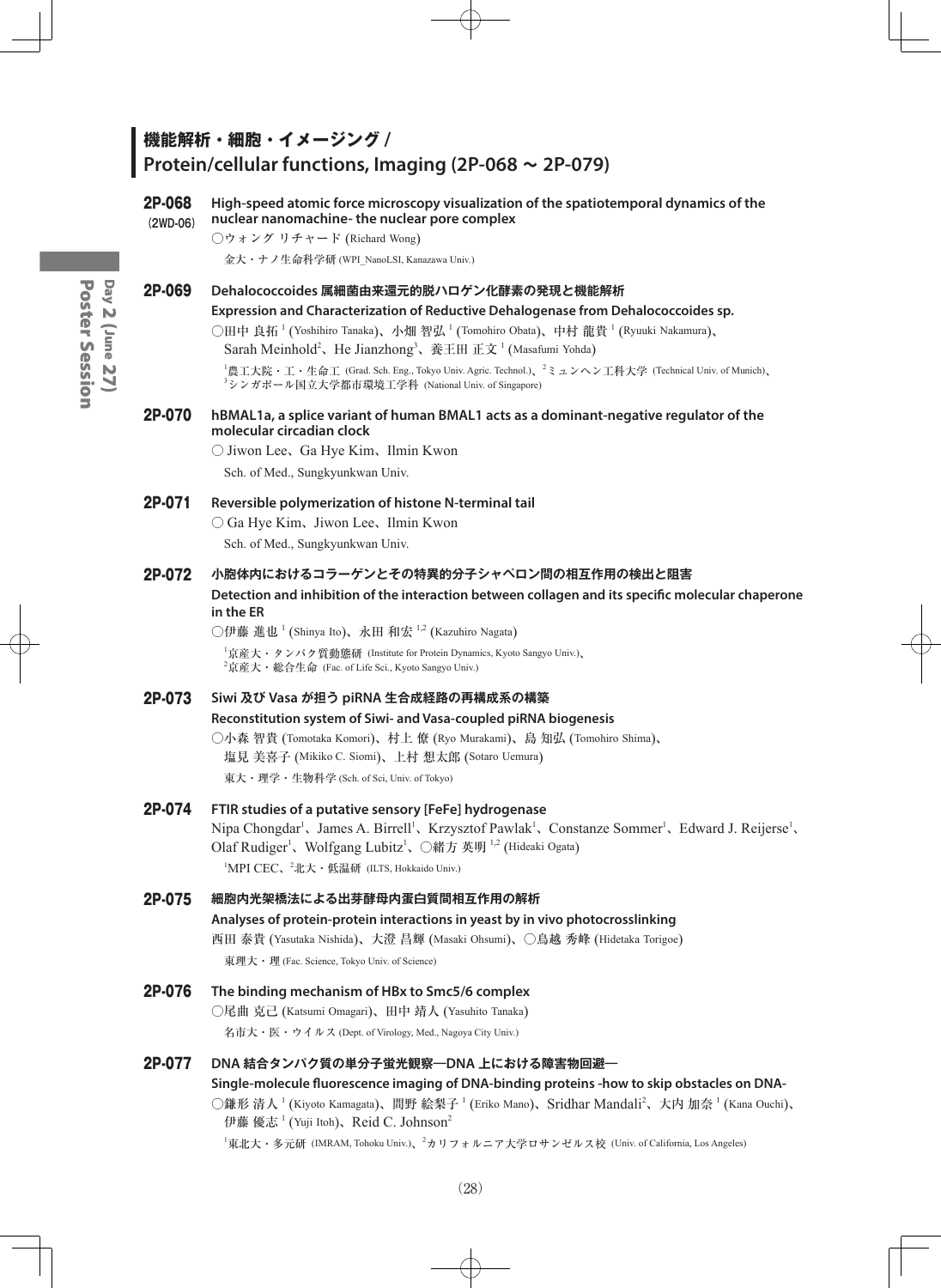# Day 2 (June 27)<br>Poster Session Day 2 (June 27) Poster Session

#### 2P-078 **7 つの精製蛋白質によって再構成されたリポ多糖の膜間輸送**

**(2SA-08) Membrane-to-membrane transport of lipopolysaccharides reconstituted from seven purified proteins forming a protein bridge**

○奥田 傑  $1,2$  (Suguru Okuda)、David Sherman<sup>2</sup>、Daniel Kahne<sup>2</sup>

 ${}^{1}$ 阪大・院・医 (Grad Sch. of Med., Osaka Univ.)、<sup>2</sup>Dept. of CCB, Harvard Univ.

- 2P-079 **Vms1 is a cytosolic CAT-tailing antagonist to prevent aggregation of mitochondrial proteins**
- (2SA-03) 〇井澤 俊明<sup>1,2</sup> (Toshiaki Izawa)、Sae-Hun Park<sup>2</sup>、Liang Zhao<sup>2</sup>、Ulrich Hartl<sup>2</sup>、Walter Neupert<sup>1,2</sup> 1 ミュンヘン大学・バイオメディカルセンター (Biomedical Center, Faculty of Medicine, University of Munich)、  $^{\text{2}}$ マックスプランク生化学研究所 (Max Planck Institute of Biochemistry)

## **物性・フォールディング / Biophysics, Protein Folding (2P-080 ~ 2P-111)**

2P-080\* **ペリプラズム由来酸感受性シャペロン HdeA による可逆的アミロイド線維形成 The acid-activated periplasmic chaperone HdeA forms reversible fibrils** ○宮脇 史織 (Shiori Miyawaki)、植村 優実 (Yumi Uemura)、本郷 邦広 (Kunihiro Hongo)、 河田 康志 (Yasushi Kawata)、溝端 知宏 (Tomohiro Mizobata) 鳥大院・持続社会創生 (Grad. Sch. of Sus. Sci., Tottori Univ.)

2P-081\* **Mechanistic basis of GPx7 and GPx8 catalytic cycles for PDI oxidation in concert with hydrogen peroxide**

> ○ Elza F Sofia<sup>1</sup>、金村 進吾 <sup>2</sup> (Shingo Kanemura)、奥村 正樹 <sup>2</sup> (Masaki Okumura)、稲葉 謙次 <sup>1,3</sup> (Kenji Inaba) <sup>1</sup>東北大・多元研 (IMRAM, Tohoku Univ.)、<sup>2</sup>東北大・学際研 (FRIS, Tohoku Univ.)、<sup>3</sup>CREST, JST

2P-082\* **Trypanosoma brucei由来 GMP reductase における cystathionine β synthase domain 欠損体の酵 素反応速度論的解析**

**Enzymatic characterization of cystathionine β synthase domain delation mutant in Trypanosoma brucei GMP reductase**

○田村 真夏 (Manatsu Tamura)、今村 章 (Akira Imamura)、岡田 哲也 (Tetsuya Okada)、乾 隆 (Takashi Inui) 大阪府大・院・生命環境 (Grad. Sch. of Life & Envi. Sci., Osaka Pref. Univ.)

## 2P-083\* **フローイメージング法を用いた凝集体生成プロセスの検証 Verification of formation process of aggregates by flow imaging method** ○米田 早紀 <sup>1</sup> (Saki Yoneda)、丸野 孝浩 <sup>1</sup> (Takahiro Maruno)、内山 進 <sup>1,2</sup> (Susumu Uchiyama)

 $^{\rm I}$ 阪大・工・生命先端 (Dept. biotech. grad. sch. eng. Osaka. univ)、 $^{\rm 2}$ 岡崎統合バイオ (OIIB)

2P-084\* **システイン残基の酸化が促進する SOD1 タンパク質のミスフォールディング**

**A misfolding mechanism of SOD1 proteins controlled by oxidation of cysteine residues** ○安齋 樹 (Itsuki Anzai)、徳田 栄一 (Eiichi Tokuda)、古川 良明 (Yoshiaki Furukawa) 慶應・理工・化学 (Dept. of Chem., Keio Univ.)

2P-085\* **SOD1 タンパク質への銅イオン供給に金属シャペロン CCS が果たす役割 Roles of metallochaperone, CCS, in the copper supply to SOD1** ○羽飼 友昭 (Tomoaki Hagai)、福岡 真実 (Mami Fukuoka)、徳田 栄一 (Eiichi Tokuda)、 古川 良明 (Yoshiaki Furukawa) 慶應・理工・化学 (Dept. of Chem., Keio Univ.)

#### 2P-086\* **残基間コンタクトの定量化による構造エレメントの予測 Structure elements are closely related to intramolecular residue-residue contacts** ○高瀬 安迪 (Yasumichi Takase)、林 有吾 (Yugo Hayashi)、山崎 洋一 (Yoichi Yamazaki)、 上久保 裕生 (Hironari Kamikubo) 奈良先端大・物質創成 (MS, NAIST)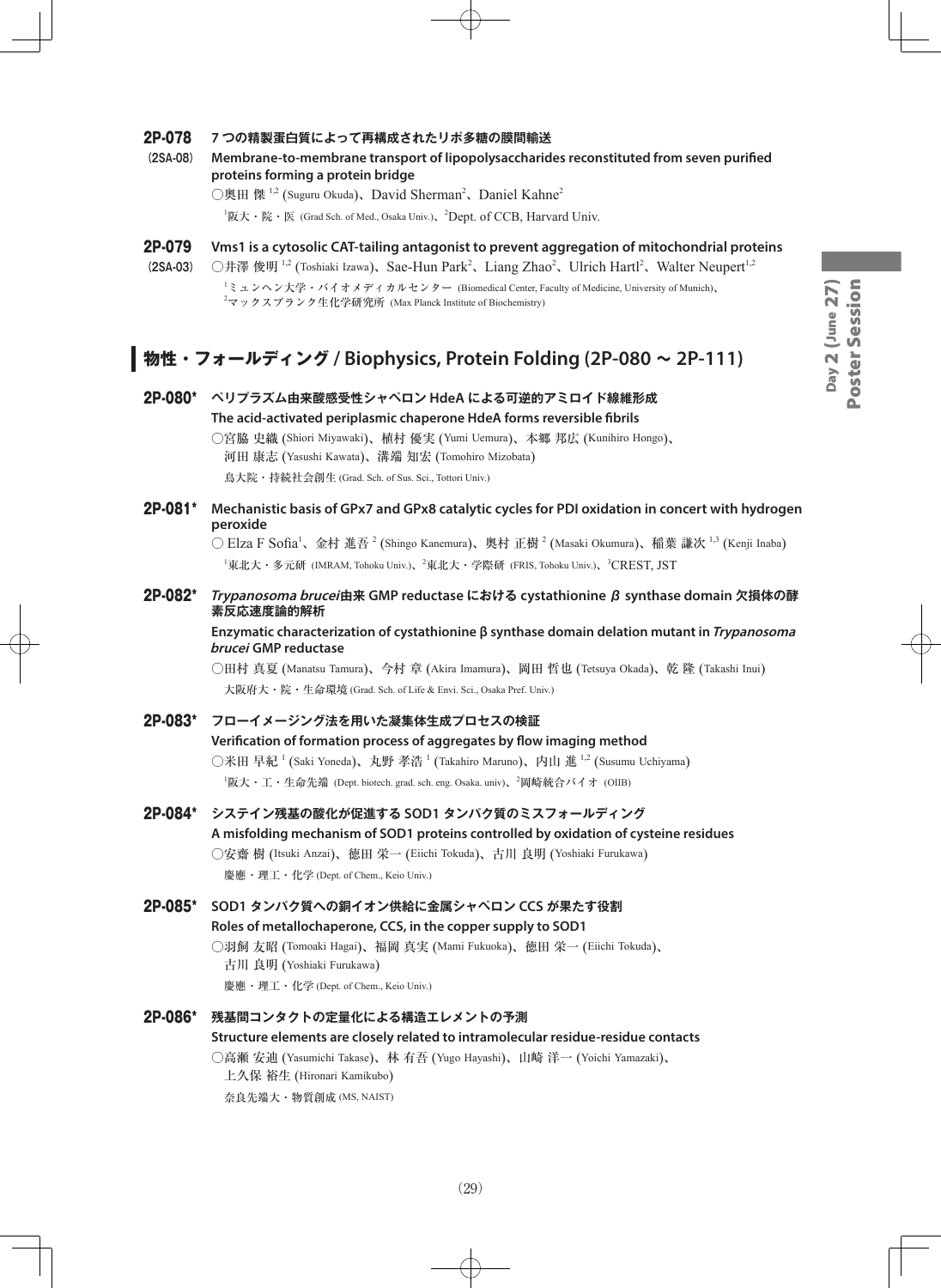#### 2P-087\* **超負帯電フェリチンの作製の試み**

#### **An attempt to create negatively supercharged ferritin variants**

○桑田 巧  $^1$  (Takumi Kuwata)、佐藤 大輔  $^2$  (Daisuke Sato)、黒部 淳史  $^1$  (Atsushi Kurobe)、

竹部 皐月 <sup>1</sup> (Satsuki Takebe)、藤原 和夫 <sup>1,2</sup> (Kazuo Fujiwara)、池口 雅道 <sup>1,2</sup> (Masamichi Ikeguchi)

 $^1$ 創価大・工 (Graduate school of Engineering, Soka University)、 $^2$ 創価大・理工 (Faculty of science and engineering, Soka University)

#### 2P-088\* **筋萎縮性側索硬化症に見られる SOD1 タンパク質の凝集を抑制するメカニズム**

#### **A mechanism suppressing protein aggregation of SOD1 in amyotrophic lateral sclerosis**

○松本 響佳 (Kyoka Matsumoto)、中村 滉平 (Kouhei Nakamura)、徳田 栄一 (Eiichi Tokuda)、

古川 良明 (Yoshiaki Furukawa)

慶應・理工・化学 (Dept. of Chem., Keio Univ.)

#### 2P-089\* **P1-P1' cleaved 型を利用した S- オボアルブミンの熱安定性要因の解析**

```
Analysis of contributing factors to the thermostability of S-ovalbumin by use of the P1-P1' cleaved form
```
○西川 勇樹 (Yuki Nishikawa)、鬼頭 絵莉子 (Eriko Kitou)、米倉 百音 (Mone Yonekura)、恩田 真紀 (Maki Onda) 大阪府立大・理・生物 (Dept. of Sci, Biol. Sci., Osaka Pref. Univ.)

#### 2P-090\* **弱酸性条件における A β 1-40のアミロイド線維形成と脂質膜破壊**

**Disruption of lipid membrane induced by Aβ1-40 fibrillation under weak acidic conditions**

○曲師 香緒里 <sup>1</sup> (Kaori Mageshi)、山本 直樹 <sup>1</sup> (Naoki Yamamoto)、森垣 憲一 <sup>2,3</sup> (Kenichi Morigaki)、 茶谷 絵理<sup>1</sup> (Eri Chatani)

 ${}^1$ 神戸大院・理 (Grad. Sch. of Sci., Kobe Univ.)、 ${}^2$ 神戸大・バイオシグナル (Biosignal Research Center, Kobe Univ.)、 3 神戸大院・農 (Grad. Sch. of Agri., Kobe Univ.)

#### 2P-091\* **トリプシン分解を用いたオボアルブミンの線維形成**

#### **Fibril formation of ovalbumin coupled with trypsin digestion**

○野地 真広 <sup>1</sup> (Masahiro Noji)、宗 正智 <sup>1</sup> (Masatomo So)、北條 裕信 <sup>1</sup> (Hironobu Hojo)、恩田 真紀 <sup>2</sup> (Maki Onda)、 赤澤 陽子  $^3$  (Yoko Akazawa)、萩原 義久  $^3$  (Yoshihisa Hagihara)、後藤 祐児  $^1$  (Yuji Goto) <sup>1</sup>阪大・蛋白研 (IPR, Osaka Univ.)、<sup>2</sup>大阪府立大・理・生物科学 (Biol. Sci., Grad. Sch. of Sci., Osaka Pref. Univ.)、<sup>3</sup>産総研 (AIST)

#### 2P-092\* **細胞のアミロイドβ線維認識に関わる NLRP3-LRR ドメインの構造特徴の解明 Analysis of structural properties of NLRP3-LRR domain that is involved in cellular recognition of amyloid-β fibrils**

○政安 梨緒 <sup>1</sup> (Rio Masayasu)、山本 良太 <sup>1</sup> (Ryota Yamamoto)、今村 比呂志 <sup>2</sup> (Hiroshi Imamura)、 山本 直樹<sup>1</sup> (Naoki Yamamoto)、鍔木 基成<sup>1</sup> (Motonari Tsubaki)、茶谷 絵理<sup>1</sup> (Eri Chatani)  $^1$ 神戸大・院理 (Grad. Sch. Sci., Kobe Univ.)、 $^2$ 立命館・生命科学 (Coll. Life Sci., Ritsumeikan Univ.)

#### 2P-093\* **The effects of salt concentration on α -Synuclein aggregation near isoelectric point**

○古川 光樹 <sup>1</sup> (Kouki Furukawa)、宗 正智 <sup>1</sup> (Masatomo So)、笹原 健二 <sup>1</sup> (Kenji Sasahara)、 河田 康志  $^2$  (Yasushi Kawata)、後藤 祐児  $^1$  (Yuji Goto)  $^1$ 阪大・蛋白研 (Inst. for Protein Res., Osaka Univ.)、 $^2$ 鳥大院・工・化学生物応用 (Grad. Sch. of Eng., Tottori Univ.)

#### 2P-094\* **タンパク質に対するイオン液体の選択的溶媒和量の決定 Preferential solvation of ionic liquid for protein** ○中森 翔太 (Shota Nakamori)、神山 匡 (Tadashi Kamiyama) 近大院・総合理工学研究科・理学専攻 (Dept. of science and engineering, Kindai Univ.)

2P-095\* **Lysozyme の熱安定性・凝集性に及ぼす 1-Alkyl-3-methylimidazolium の添加効果 Thermal stability and aggregation of lysozyme in aqueous 1-Alkyl-3-methylimidazolium solution**

○野間 真里 (Masato Noma)、岡部 円香 (Madoka Okabe)、神山 匡 (Tadashi Kamiyama)

近大院・理工 (Grad. Sch. of Sci. and Eng., Kindai Univ.)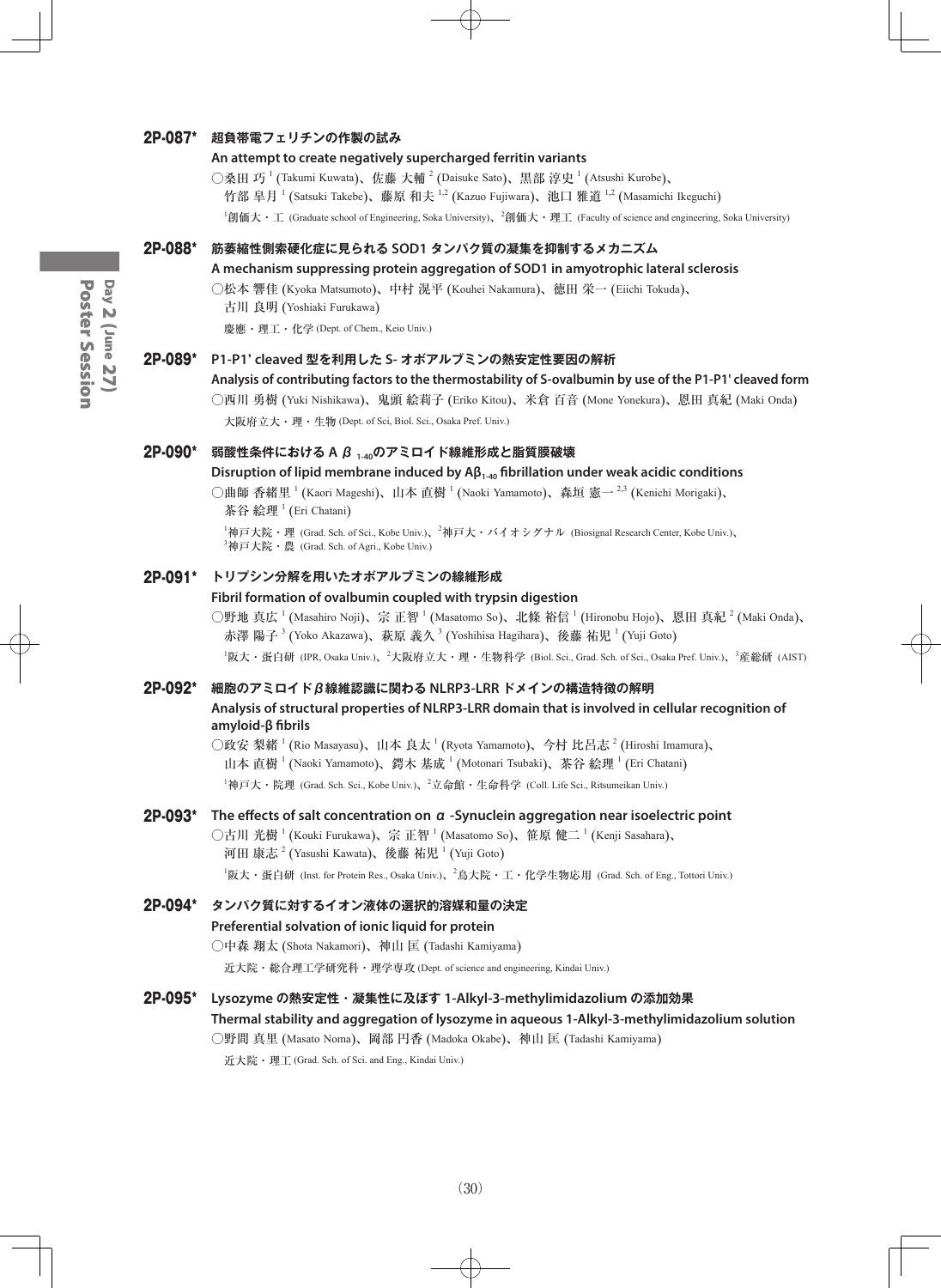#### 2P-096\* **βシートタンパク質のデノボデザインにおける主鎖構造設計図の選択基準**

**The criterion for selecting designable blueprints in de novo protein design** ○今川 駿 <sup>1</sup> (Hayao Imakawa)、古賀 信康 <sup>2</sup> (Nobuyasu Koga)、千見寺 浄慈 <sup>1</sup> (George Chikenji)  $^1$ 名大・工・応物 (Dept. of App. Phys., Nagoya Univ.)、 $^2$ 分子研・ $\rm CIMoS$  (CIMoS, IMS)

#### 2P-097\* **様々な pH におけるインスリン B 鎖のアミロイド核形成反応中間体の観察**

#### **Investigation of the formation of amyloid nucleation intermediates of insulin B chain**

○吉川 祐樹 (Yuhki Yoshikawa)、山本 直樹 (Naoki Yamamoto)、田村 厚夫 (Atsuo Tamura)、茶谷 絵理 (Eri Chatani) 神大・理・化 (Grad. Sch. Sci. Kobe Univ.)

#### 2P-098\* **トランスサイレチンの品質管理における小胞体分子シャペロンの基質認識機構の解析**

**Substrate discrimination of the chaperone BiP for quality control of transthyretin** ○稲田 祐貴  $^1$  (Yuki Inada)、佐藤 卓史  $^2$  (Takashi Sato)、河野 慎吾  $^1$  (Shingo Kawano)、 小橋川 敬博  $^2$  (Yoshihiro Kobashigawa)、甲斐 広文  $^2$  (Hirofumi Kai)、森岡 弘志  $^2$  (Hiroshi Morioka)  $^{\rm l}$ 熊大・院・薬 (Kumamoto Univ.)、 $^{\rm 2}$ 熊大・院・生命科学 ( 薬 ) (Kumamoto Univ.)

#### 2P-099 **MOAG-4 promotes the aggregation of α -synuclein by competing with self-protective (2SA-07) electrostatic interactions**

○吉村 優一<sup>1</sup> (Yuichi Yoshimura)、Mats A. Holmberg<sup>2</sup>、Predrag Kukic<sup>3</sup>、Camilla B. Andersen<sup>1</sup>、 Alejandro Mata-Cabana<sup>2</sup>, S. Fabio Falsone<sup>4</sup>, Michele Vendruscolo<sup>3</sup>, Ellen A. A. Nollen<sup>2</sup>, Frans A. A. Mulder $1,2$ 

> <sup>1</sup>オーフス大学 (Aarhus Univ.)、<sup>2</sup>フローニンゲン大学 (Univ. of Groningen)、<sup>3</sup>ケンブリッジ大学 (Univ. of Cambridge)、 4 グラーツ大学 (Univ. of Graz)

#### 2P-100 **哺乳類概日時計における温度補償されたリン酸化反応の設計原理**

**(2SA-02) Design principles of temperature-compensated phosphorylation in the mammalian circadian clock** ○篠原 雄太 <sup>1</sup> (Yuta Shinohara)、小山 洋平 <sup>1</sup> (Yohei Koyama)、上田 泰己 <sup>1,2</sup> (Hiroki Ueda)  $^1$ 理研・生命システム研究センター (RIKEN, QBiC)、 $^2$ 東大・医学 (Med., Univ. of Tokyo)

## 2P-101 **小胞体内腔における新生鎖のジスルフィド結合形成反応の解析**

**Analysis of disulfide bond formation of nascent chains in the endoplasmic reticulum** ○金村 進吾 <sup>1</sup> (Shingo Kanemura)、奥村 正樹 <sup>1</sup> (Masaki Okumura)、Neil Bulleid<sup>2</sup>、稲葉 謙次 <sup>3,4</sup> (Kenji Inaba) 1 東北大・学際研 (FRIS, Tohoku Univ.)、

 $^2$ グラスゴー大・分子細胞システム生物学研 (Inst. of Mol. Cell and Syst. Biol., Univ. of Glasgow)、  $^3$ 東北大・多元研 (IMRAM, Tohoku Univ.)、 $^4$ CREST, JST

#### 2P-102 **交差反応性相互作用を活用したアレイ型タンパク質フィンガープリンティング**

**Array-based protein fingerprinting utilizing cross-reactive interactions**

○冨田 峻介 <sup>1</sup> (Shunsuke Tomita)、石原 紗綾夏 <sup>1</sup> (Sayaka Ishihara)、栗田 僚二 <sup>1,2</sup> (Ryoji Kurita)

1 産総研・バイオメディカル (Biomed. Res. Inst., AIST)、<sup>2</sup> 筑波大院・数理物質 (Inst. Appl. Phys., Univ. of Tsukuba)

2P-103 **膜タンパク質ハロロドプシンのレチナール解離に伴う高次構造変化とバクテリオルベリン結合能との関係 Correlation between structural changes accompanied by retinal detachment from protein halorhodopsin and binding ability with bacterioruberin**

○矢野 峻 (Shun Yano)、佐々木 貴規 (Takanori Sasaki)

明治大・院・先端数理 (Grad. Sch. Adv. Math. Sci., Meiji Univ)

#### 2P-104 **Pin1 由来のタンパク質分解酵素の触媒部位の構造ダイナミクス**

## **Structural dynamics on the catalytic site of a protease derived from Pin1** ○伊倉 貞吉  $^1$  (Teikichi Ikura)、米澤 康滋  $^2$  (Yasushige Yonezawa)、伊藤 暢聡  $^1$  (Nobutoshi Ito)

 $^1$ 医科歯科大・難研 (Med. Res. Inst., Tokyo Med. Dent. Univ.)、 $^2$ 近畿大・先端研 (Inst. of Adv. Tech. of Kindai Univ.)

#### 2P-105 **食品糖タンパク質プロテオグリカンの溶液物性**

#### **Solution properties of a food glycoprotein proteoglycan**

○渡邊 康 (Yasushi Watanabe)

農研機構・食品 (Food Research Inst. NARO)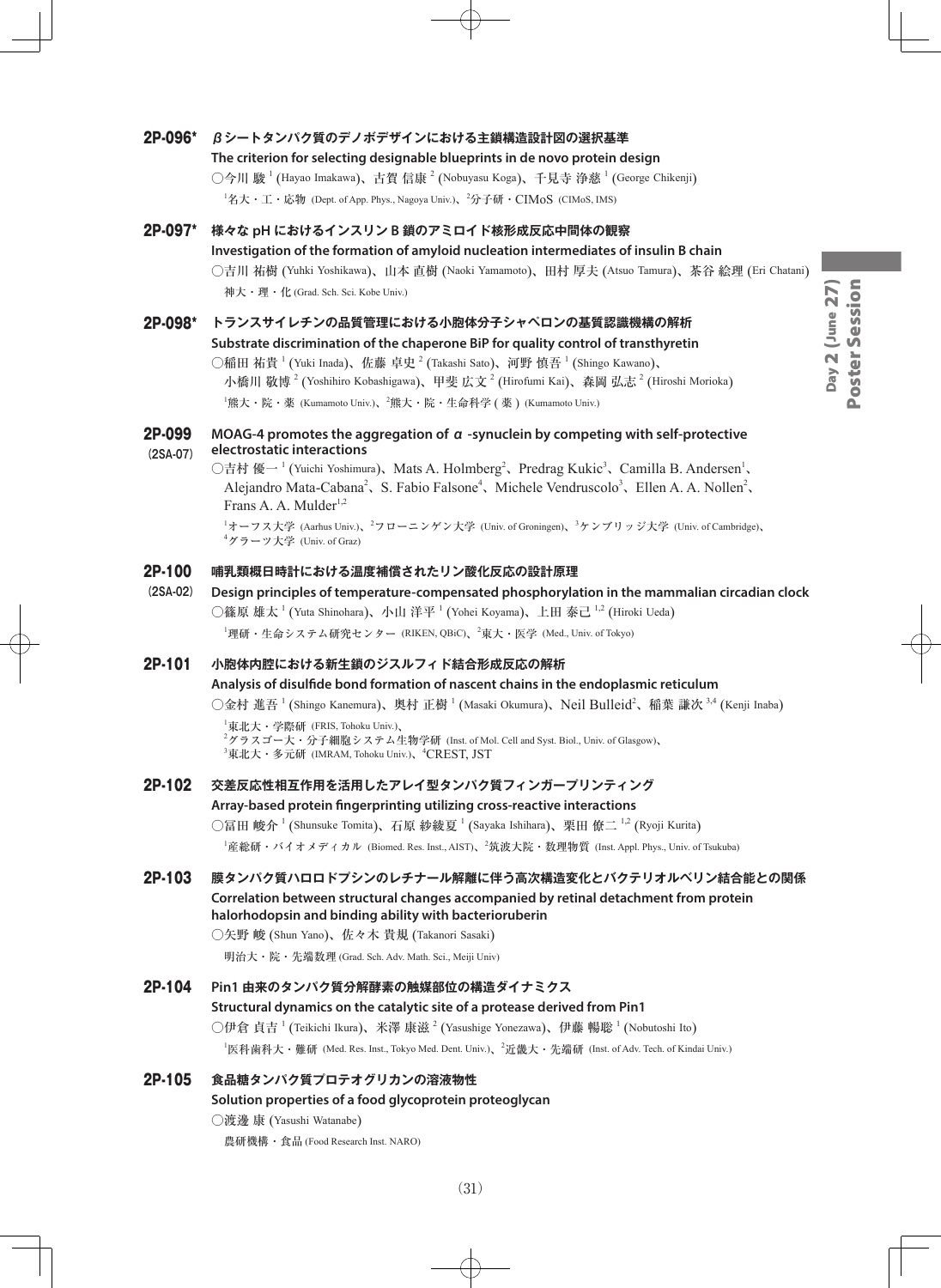#### 2P-106 **サンゴ由来レクチン様タンパク質の赤血球凝集活性の解析**

#### **Analysis of the haemagglutination assay of lectin-like protein from coral**

○外山 諒 (Ryo Toyama)、北 旬 (Shun Kita)、工藤 彰洋 (Akihiro Kudo)、牛島 佑樹 (Yuki Ushijima)、 海野 英昭 (Hideaki Unno)、畠山 智充 (Tomomitsu Hatakeyama)、郷田 秀一郎 (Shuichiro Goda) 長崎大院・工・総合工 (Dept of Adv Eng, Grad Sch of Eng, Nagasaki Univ)

2P-107 **カロテノイド末端基への修飾処理が及ぼすハロロドプシン - バクテリオルベリン複合体形成への影響 Effect of modification of carotenoid end group on halorhodopsin-bacterioruberin complex formation**

○服部 文哉 (Fumiya Hattori)、佐々木 貴規 (Takanori Sasaki)

明治大・院・先端数理 (Grad. Sch. Adv. Math. Sci., Meiji Univ.)

2P-108 **アルカリ条件下におけるバクテリオルベリン及び古細菌脂質の結合によるハロロドプシンの熱安定化 Thermal stabilization of Halorhodopsin by binding Bacterioruberin and archaeal lipids under alkaline condition.**

> ○竹田 健一<sup>1</sup> (Kenichi Takeda)、菊川 峰志<sup>2</sup> (Takashi Kikukawa)、出村 誠<sup>2</sup> (Makoto Demura)、  $t$ 佐々木 貴規  $^1$  (Takanori Sasaki)

 $^1$ 明治大・院・先端数理 (Grad. Sch. Adv. Math. Sci., Meiji Univ.)、 $^2$ 北大・院・先端生命 (Fac. Adv. Life Sci., Hokkaido Univ.)

2P-109 **古細菌N.Pharaonis由来の膜タンパク質ハロロドプシンの複素環式化合物存在下における熱安定性 Thermal stability of halorhodopsin from N.Pharaonis in the presence of heterocyclic compound** ○林 慎一郎 (Shinichiro Hayashi)、佐々木 貴規 (Takanori Sasaki)

明治大・院・先端数理 (Grad. Sch. Adv. Math. Sci., Meiji Univ.)

#### 2P-110 **カテキン EGCG による抗体 L 鎖変異体 Wil のアミロイド線維化阻害機構**

**Inhibition mechanism of amyloid fibril formations in light chain mutant Wil by epigallocatechin-3- O-gallate**

○阿部 義人  $^1$  (Yoshito Abe)、小田原 直樹  $^1$  (Naoki Odawara)、

アエイムヒルンカイラ ナランタット  $^2$  (Nantanat Aeimhirunkaila)、立花 宏文  $^3$  (Hirofumi Tachibana)、 植田 正  $^1$  (Tadashi Ueda)

 $^1$ 九大・薬・蛋白 (Lab. of Prot. Stru. Func. and Des., Grad. Sch. of Pharm, Sci., Kyushu Univ.)、  $^{2}$ チュラロンコン大・薬 (Dept. of Food and Pharm. Chem., Fac. of Pharm. Sci., Univ. of Chulalongkorn)、  $^3$ 九大・農・食化 (Lab. of Food. Chem. Biol., Grad. Sch. of Agr, Sci., Kyushu Univ.)

#### 2P-111 **ヒトとマウスαシヌクレインは配列依存的、非依存的に異なる凝集体を形成する**

**Human and Mouse alpha-synuclein form different aggregates in sequence-dependent and -independent manners**

○田中 剛貴  $^1$  (Goki Tanaka)、山中 智行  $^1$  (Tomoyuki Yamanaka)、古川 良明  $^2$  (Yoshiaki Furukawa)、 貫名 信行<sup>1</sup> (Nobuyuki Nukina)

 $^1$ 同大・脳・認知 (Lab. Struct. Neuropathol,, Grad Sch. of Brain Sci., Doshisha Univ.)、  $^2$ 慶大・理工・化学 (Lab. Mechan. Chem. Biomol., Dept. of Chem. Fac., Keio Univ.)

## **プロテオーム・蛋白質工学 / Proteomics / Protein Engineering (2P-112 ~ 2P-133)**

#### 2P-112\* **スクレイレン - アンブレイン環化酵素の創出:アンブレインはスクレンレンから二つの経絡を経由して一 つの酵素により合成される**

**Creation of squalene-ambrein cyclase : Ambrein can be synthesized from squalene by one enzyme through two pathways**

○山辺 陽太 (Yota Yamabe)、奥野 琴音 (Kotone Okuno)、井上 真緒 (Mao Inoue)、上田 大次郎 (Daijiro Ueda)、 佐藤 努 (Tsutomu Sato)

新潟大・農・応生 (Niigata Univ.)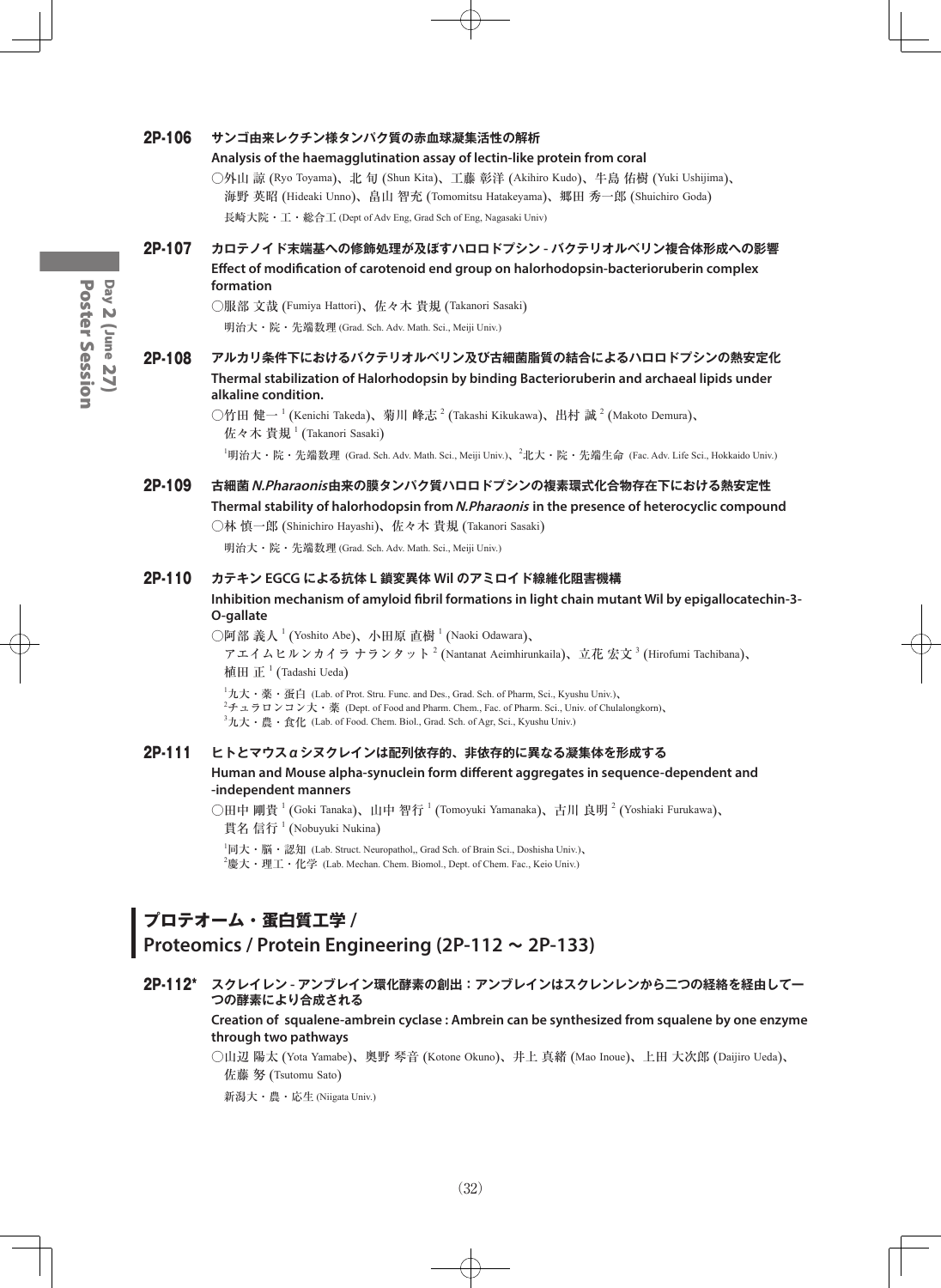#### 2P-113\* **ネコアレルゲン Fel d 4 の精製およびアレルゲン活性の評価**

#### **Purification and evaluation of allergen activity of cat allergen Fel d 4**

○姥谷 美樹  $^1$  (Miki Ubatani)、杉浦 慶亮  $^1$  (Keisuke Sugiura)、山本 賢史  $^1$  (Kenji Yamamoto)、

中辻 匡俊 <sup>1,2</sup> (Masatoshi Nakatsuji)、福冨 友馬 <sup>3</sup> (Yuma Fukutomi)、石橋 宰 <sup>1</sup> (Osamu Ishibashi)、 乾 隆  $^1$  (Takashi Inui)

1 大阪府大・院・生命環境 (Grad. Sch. of Life & Envi. Sci., Osaka Pref. Univ.)、

 $^2$ 日本学術振興会特別研究員 (DC / JSPS Research Fellow)、

3 独立行政法人国立病院機構相模原病院臨床研究センター (Clinical Research Center for Allergy and Rheumatology, National Hospital Organization Sagamihara National Hospital)

#### 2P-114\* **封入体共発現を利用した大量発現系において抗菌ペプチド cryptdin family の生産性を決定する因子の解析**

**Analysis of factors for over-expression of antimicrobial peptides in the cryptdin family by coexpression with inclusion body**

○保本 美穂子  $^1$  (Mihoko Yasumoto)、平峰 里菜  $^1$  (Rina Hiramine)、宋 雨遅  $^1$  (Yuchi Song)、 佐藤 優次<sup>-1</sup> (Yuji Sato)、塚本 卓 <sup>1,2</sup> (Takashi Tsukamoto)、菊川 峰志 <sup>1,2</sup> (Takashi Kikukawa)、 出村 誠  $^{1,2}$  (Makoto Demura)、中村 公則  $^1$  (Kiminori Nakamura)、綾部 時芳  $^1$  (Tokiyoshi Ayabe)、 相沢 智康 <sup>1,2</sup> (Tomoyasu Aizawa)

 $^1$ 北大院・先端生命 (Fac. Adv. Life Sci., Hokkaido Univ.)、  $^{2}$ 北大・GI-Co-RE・ソフトマター GS (Soft Matter GS, GI-CoRE, Hokkaido Univ.)

#### 2P-115\* **大腸菌 OmpA, PelB シグナル配列を用いたシアノバクテリアチラコイド膜画分への遺伝子組換え型タン パクの蓄積**

#### **Protein accumulation in thylakoid membrane fraction of cyanobacteria using signal sequences of Escherichia coli OmpA and PelB proteins**

○鈴木 崇章 (Takaaki Suzuki)、木村 成伸 (Shigenobu Kimura)

茨城大院・理工・量子線科学 (Dept. of Qua. Sci., Grad. Sch. of Sci. and Eng., Ibaraki Univ.)

#### 2P-116\* **ラジカル SAM 酵素 QhpD のペプチド・チオエーテル架橋形成反応における架橋ループ配列長依存性およ び架橋繰り返し能の解析**

**Dependency of loop length and ability of repetitive crosslinking on peptidyl thioether bond formation catalyzed by radical SAM enzyme QhpD**

○大関 俊範  $^1$  (Toshinori Oozeki)、小酒井 一輝  $^1$  (Kazuki Kozakai)、中井 忠志  $^2$  (Tadashi Nakai)、

谷澤 克行<sup>1</sup> (Katsuyuki Tanizawa)、岡島 俊英<sup>1</sup> (Toshihide Okajima)

1 大阪大学・産業科学研究所 (Institute of Scientific and Industrial Research, Osaka University)、  $^{2}$ 広島工大・生命 (Life Sci., Hiroshima Inst. of Tech.)

## 2P-117\* **リステリア菌感染における E-cadherin-InlA 間相互作用を阻害する低分子及び VHH の探索**

**The development of the inhibitors of the E-cadherin-InlA interaction causing listerial invasion**

○山崎 太一 <sup>1</sup> (Taichi Yamazaki)、長門石 曉 <sup>1,2,3</sup> (Satoru Nagatoishi)、中木戸 誠 <sup>1</sup> (Makoto Nakakido)、 カアベイロ ホセ <sup>4</sup> (Jose Caaveiro)、三室 仁美 <sup>5</sup> (Hitomi Mimuro)、津本 浩平 <sup>1,2,3</sup> (Kouhei Tsumoto)

 $^1$ 東大院・エ・バイオエンジ (Dept. of Bioeng., Sch. of Eng., Univ. of Tokyo)、 $^2$ 東大・医科研 (Inst. of Med. Sci., Univ. of Tokyo)、  ${}^{3}\nexists \mathbf{\ddot{x}}$  大院・工・化生 (Dept. of Chem. Biotech., Sch. of Eng., Univ. of Tokyo)、 ${}^{4}\nexists \mathbf{\ddot{x}}$  (Grad. Sch. of Pharm. Sci., Kyushu Univ.)、 5 阪大・微生物研 (Res. Inst. Micro. Dis., Osaka Univ.)

#### 2P-118\* **終止コドンを除去したライブラリーを使った生体外選択法**

#### **Application of non-stopped library to phage display method**

○伊藤 智之 <sup>1</sup> (Tomoyuki Ito)、西 羽美 <sup>2</sup> (Hafumi Nishi)、亀田 倫史 <sup>3</sup> (Tomoshi Kameda)、

二井手 哲平  $^1$  (Teppei Niide)、中澤 光  $^1$  (Hikaru Nakazawa)、梅津 光央  $^1$  (Mitsuo Umetsu)

1 東北大・院工・バイオ工 (Dep. Biomol. Eng., Grad. Sch. Eng., Tohoku Univ.)、

<sup>2</sup>東北大・院情報科学 (Grad. Sch. information Sci., Tohoku Univ.)、<sup>3</sup>産総研・人工知能研究セ (Comp. Omics Res. AIRC Res., AIST)

#### 2P-119\* **低分子医薬候補分子の親和性向上を目指した薬剤修飾ペプチド提示ファージライブラリーの可能性 Chemo-bio phage library approach for generating high affinity peptide-aided organic molecules**

○高橋 拓人 <sup>1</sup> (Takuto Takahashi)、二井手 哲平 <sup>1</sup> (Teppei Niide)、中澤 光 <sup>1</sup> (Hikaru Nakazawa)、

今中 洋行  $^{2}$  (Hiroyuki Imanaka)、梅津 光央  $^{1}$  (Mitsuo Umetsu)

 $^{\rm 1}$ 東北大・院工・バイオ工 (Dept. of Biomol. Eng., Grad. Sch. of Eng., Tohoku Univ)、  $^{2}$ 岡山大院・自科 (Div. Chem. Biotech., Grad. Sch. of Nat. Sci. & Tech., Okayama Univ.)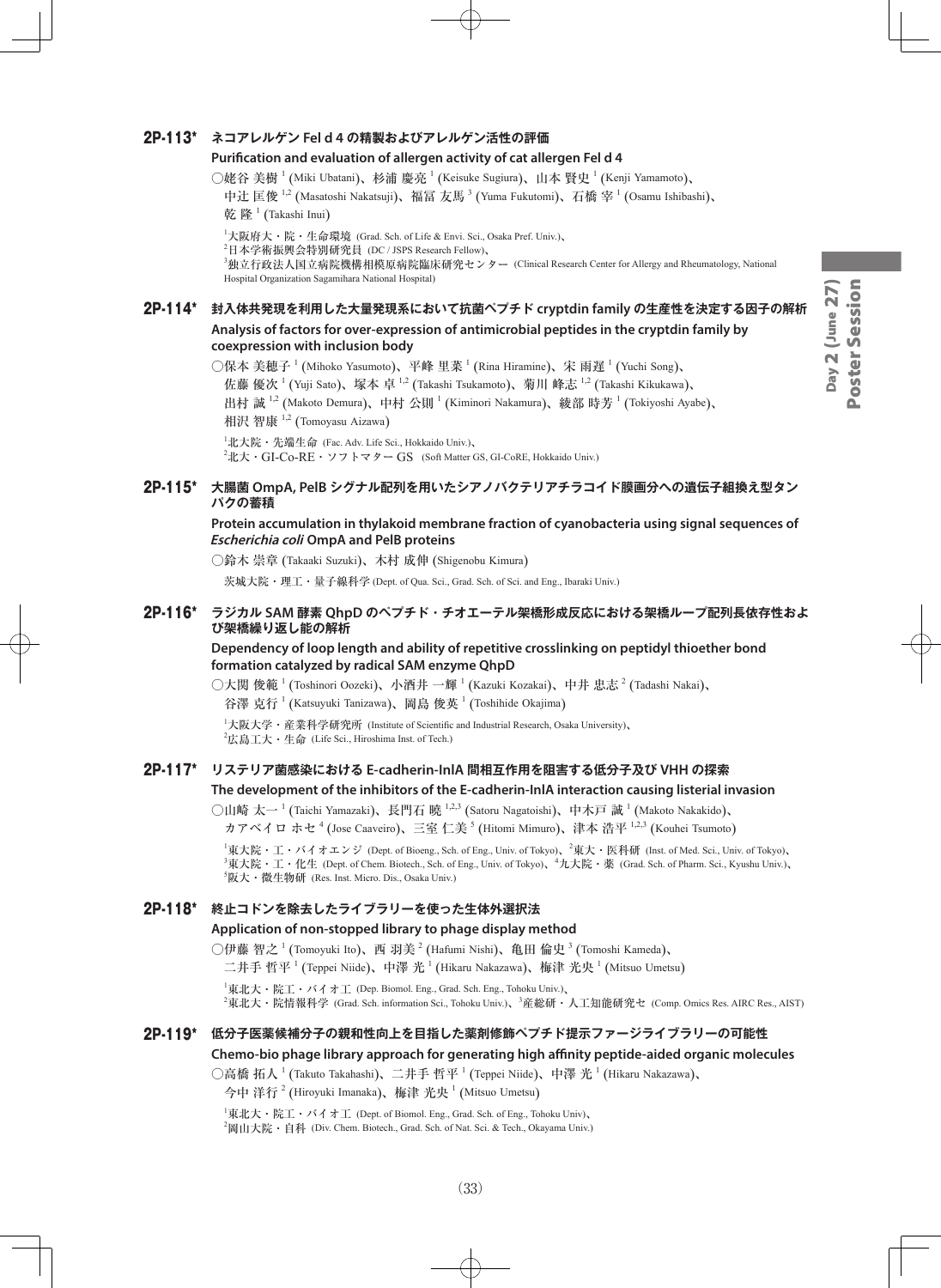#### 2P-120\* **β - ヘアピン構造に着目したペプチド医薬と抗体医薬の同時開発**

#### **Development of peptide and antibody drugs based on β-hairpin structure**

○菊地 真裕 <sup>1</sup> (Masahiro Kikuchi)、二井手 哲平 <sup>1</sup> (Teppei Niide)、中澤 光 <sup>1</sup> (Hikaru Nakazawa)、

今中 洋行  $^{2}$  (Hiroyuki Imanaka)、梅津 光央  $^{1}$  (Mitsuo Umetsu)

1 東北大・院工・バイオ工 (Dep. Biomol. Eng., Grad. Sch. Eng, Tohoku Univ.)、  $^2$ 岡山大院・自科 (Grad. Sch. Nat. Sci. Technol., Okayama Univ.)

#### 2P-121\* **AI を利用したスマートホットライブラリーデザイン:AI は GFP を YFP 化できるか?**

#### **Can machine learning guide us to a library place with an abundance hot variants ?**

○及川 未早来  $^1$  (Misaki Oikawa)、中澤 光  $^1$  (Hikaru Nakazawa)、二井手 哲平  $^1$  (Teppei Niide)、

亀田 倫史<sup>2</sup> (Tomoshi Kameda)、齋藤 裕<sup>2</sup> (Yutaka Saitou)、津田 宏治<sup>3,4</sup> (Koji Tsuda)、 梅津 光央 <sup>1,4</sup> (Mitsuo Umetsu)

1 東北大・院工・バイオ工 (Dept. of Biomol. Eng., Grad. sch. Eng., Tohoku Univ.)、

 $^2$ 産総研・人工知能研究セ (Comp. Omics Res. AIRC Res., AIST)、

- 3 東大院・新領域・メディカル (Dep. Comp. Biomol. Med. Sci., Grad. Sch. Frontier Sci., The Univ. of Tokyo)、
- 4 理研・革新知能統合研究セ (Adv. Intell. Pro., RIKEN)

#### 2P-122\* **実用化へ向けた安定な一本鎖抗体の創製**

#### **Development of a stable single-chain Fv antibody for practical use**

○山内 聡一郎  $^1$  (Soichiro Yamauchi)、福田 夏希  $^1$  (Natsuki Fukuda)、寺本 真香  $^2$  (Manaka Teramoto)、 佐藤 卓史 3 (Takashi Sato)、小橋川 敬博 3 (Yoshihiro Kobashigawa)、野井 健太郎 4 (Kentaro Noi)、 小椋 光 5 (Teru Ogura)、森岡 弘志 <sup>3</sup> (Hiroshi Morioka)

 ${}^{1}$ 熊大・院・薬 (Grad. Sch. Pharm. Sci., Kumamoto Univ.)、 ${}^{2}$ 熊大・薬 (Sch. Pharm., Kumamoto Univ.)、  $^3$ 熊大・院・生命科学 (Fac. Life Sci., Kumamoto Univ.)、 $^4$ 阪大・院・工 (Grad. Sch. Engineer., Osaka Unv.)、 5 熊大・発生研 (Inst. Mol Emb. Gene., Kumamoto Univ.)

#### 2P-123\* **抗体結合ペプチドの光クロスリンクによる天然抗体の蛍光バイオセンサー化**

#### **Making fluorescent biosensors by photocrosslinking of an antibody binding peptide to natural antibodies**

○安田 貴信 <sup>1</sup> (Takanobu Yasuda)、董 金華 <sup>2,3</sup> (Jinhua Dong)、上田 宏 <sup>4</sup> (Hiroshi Ueda)

 $^1$ 東工大・生 (Life Sci., Tokyo Tech.)、 $^2$ 東工大・研究院 (Res. Inst., Tokyo Tech)、 $^3$ Weifang 医大 (Weifang Med. Univ.)、 4 東工大・化生研 (Res. Inst., Tokyo Tech)

#### 2P-124\* **転写因子 NFAT- 制御因子 PTIP 間相互作用の解析および PPI(Protein-Protein Interaction) 阻害ペプチド の探索**

#### **Analysis of interaction between transcription factor NFAT and its regulation factor PTIP**

○齊藤 綾香  $^1$  (Ayaka Saito)、森田 和美  $^1$  (Kazumi Morita)、村松 昌  $^3$  (Masashi Muramatsu)、 南 敬  $^3$  (Takashi Minami)、佐藤 卓史  $^2$  (Takashi Sato)、小橋川 敬博  $^2$  (Yoshihiro Kobashigawa)、 森岡 弘志<sup>2</sup> (Hiroshi Morioka)

<sup>1</sup>熊大・院・薬 (Kumamoto Univ.)、<sup>2</sup>熊大・院・生命科学 (薬) (Kumamoto Univ.)、<sup>3</sup>熊大・生命資源セ (Kumamoto Univ.)

#### 2P-125\* **GA-pyridine を認識する抗体の抗原認識機構に関する物理化学的および構造生物学的解析 Physicochemical and structural biological analysis on the antigen recognition mechanism of antibodies recognizing GA-pyridine**

○豊田 湧也  $^1$  (Yuya Toyota)、大原 隼也  $^1$  (Toshiya Ohara)、森田 光佑  $^1$  (Kosuke Morita)、 有森 貴夫  $^2$  (Takao Arimori)、佐藤 卓史  $^3$  (Takashi Sato)、小橋川 敬博  $^3$  (Yoshihiro Kobashigawa)、 中村 照也 <sup>3</sup> (Teruya Nakamura)、山縣 ゆり子 <sup>3</sup> (Yuriko Yamagata)、高木 淳一 <sup>2</sup> (Junichi Takagi)、 森岡 弘志<sup>3</sup> (Hiroshi Morioka)

<sup>1</sup>熊大・院・薬 (kumamoto Univ.)、<sup>2</sup>阪大・蛋白研 (Osaka Univ.)、<sup>3</sup>熊大・院・生命科学(薬)(Kumamoto Univ.)

#### 2P-126 **A designed L-lactate dehydrogenase derived from L-lactate oxidase by engineering of oxygen (2SA-06) accessible channel**

○平賀 健太郎 <sup>1</sup> (Kentaro Hiraka)、小嶋 勝博 <sup>2</sup> (Katsuhiro Kojima)、Ch**i**-En Lin<sup>3</sup>、吉田 裕美 <sup>4</sup> (Hiromi Yoshida)、 津川 若子 <sup>1</sup> (Wakako Tsugawa)、浅野 竜太郎 <sup>1</sup> (Ryutaro Asano)、Jeffrey La Belle<sup>3</sup>、早出 広司 <sup>1,2,5</sup> (Koji Sode)

 東京農工大・院・工・生命工 (Dept. of Biotechnol. & Life Science, Grad. Sch. Eng., Tokyo Univ. of Agri. and Technol.)、 <sup>2</sup>有限会社アルティザイム・インターナショナル (Ultizyme International Ltd.)、<sup>3</sup>アリゾナ州立大学 (Arizona State Univ.)、 香川大学・総合生命科学研究センター・医学部 (Life Science Research Center & Faculty of Medicine, Kagawa Univ.)、 ノースカロライナ大学チャペルヒル校 (Univ. North Carolina at Chapel Hill)